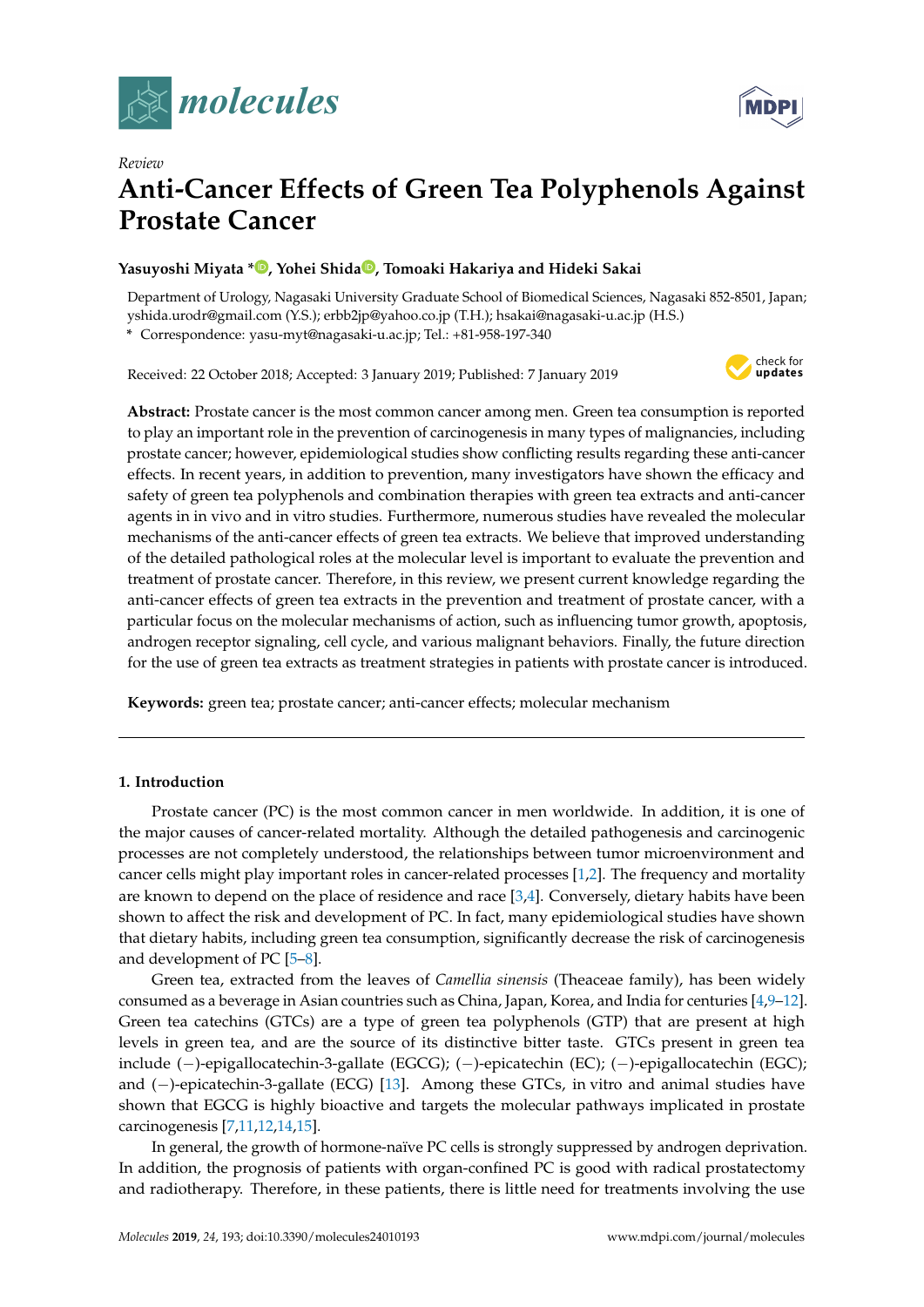of green tea or GTPs. Hormonal therapy, including androgen deprivation therapy, is recognized as the standard for these patients even in the case of advanced or metastatic disease. However, unfortunately, most patients develop castration-resistant prostate cancer (CRPC) despite therapeutic suppression of testosterone levels. In addition, the prognosis of CRPC patients is poor owing to the high malignant potential and aggressiveness of CRPC. CRPC is considered to involve numerous gene mutations and alternate signaling pathways. Therefore, treatment strategies targeting a few pathways are not effective, leading to the rapid development of chemoresistance. Thus, the development of new treatment strategies is essential to improve the prognosis of CRPC patients.

PC has a long latency period and is typically diagnosed in elderly men. Therefore, chemoprevention strategies have been studied in detail by many investigators [\[16,](#page-12-3)[17\]](#page-12-4). Conversely, safety and cost are important since long-term periodic administration is necessary for the chemoprevention of PC. In addition, an ideal agent for the chemoprevention of PC would also prevent other diseases and promote the maintenance of healthy conditions. Thus, natural compounds, including green tea, rather than chemical agents, are the major subjects of in vivo, in vitro, and epidemiological studies on the chemoprevention of PC [\[18\]](#page-12-5). In this review, we paid special attention to three aspects of the effects of green tea on PC: the chemopreventive effect against PC, therapeutic effects for treating PC, and the molecular mechanisms of such anti-cancer effects. Several prospective trials are investigating the chemoprevention of PC by green tea. Further, basic research is being conducted with regard to the therapeutic effect of green tea against PC. Recently, some studies have suggested the preoperative administration of green tea before radical prostatectomy. Therefore, interest in the therapeutic effects of green tea is increasing. However, the limitations of the anti-cancer effects and the clinical usefulness of green tea must also be understood to evaluate the prevention and treatment strategies by using green tea-based methods. Herein, we present data on green tea with respect to PC and believe that these data will be useful for future researchers.

# **2. Anti-Cancer Effects of Green Tea**

# *2.1. Case-Control Studies*

Several case-control studies have investigated the preventive effects of green tea for PC. For example, a case-control study with 140 PC cases and an equal number of hospital patients as controls was performed in Japan [\[19\]](#page-12-6). This study showed an inverse correlation between green tea consumption and PC risk, although it did not reach the level of significance [\[19\]](#page-12-6). Conversely, another case-control study in China showed that increasing the frequency, duration, and quantity of green tea consumption could lead to a lower risk of PC [\[7\]](#page-11-8). In this study, a hospital-based 1:2 case-control design (130 cases and 274 hospital controls) was used to investigate the association between green tea consumption and PC. This was the first study providing comprehensive evidence of the protective effect of green tea against PC. The adjusted odds ratios (OR) compared with those of men who never or seldom drank green tea were 0.28 (95% CI: 0.17, 0.47) for those drinking tea, 0.12 (95% CI: 0.06, 0.26) for those drinking tea for over 40 years, and 0.27 (95% CI: 0.15, 0.48) for those drinking more than 3 cups (1 L) per day. These results suggest that green tea has a protective effect against PC. A second case-control study in China, which consisted of 250 PC patients and 500 controls, also showed that green tea consumption was associated with a decreased risk of PC (OR = 0.59, 95% CI: 0.40, 0.87) [\[20\]](#page-12-7). A summary of these studies is shown in Table [1.](#page-1-0)

<span id="page-1-0"></span>**Table 1.** Characteristics of studies on green tea consumption and prostate cancer risk (case-control studies).

| Population, Region | Highest Consumption, RR (95% CI)   | Year [Ref] |
|--------------------|------------------------------------|------------|
| Japanese, Japan    | $>$ 10 cups/day, 0.67 (0.27, 1.64) | 2004 [19]  |
| Chinese, China     | >3 cups/day, 0.27 (0.15, 0.48)     | 2004 [7]   |
| Chinese, China     | Unknown, 0.59 (0.40, 0.87)         | 2014 [20]  |

RR, relative risk; CI, confidence interval; Ref, reference.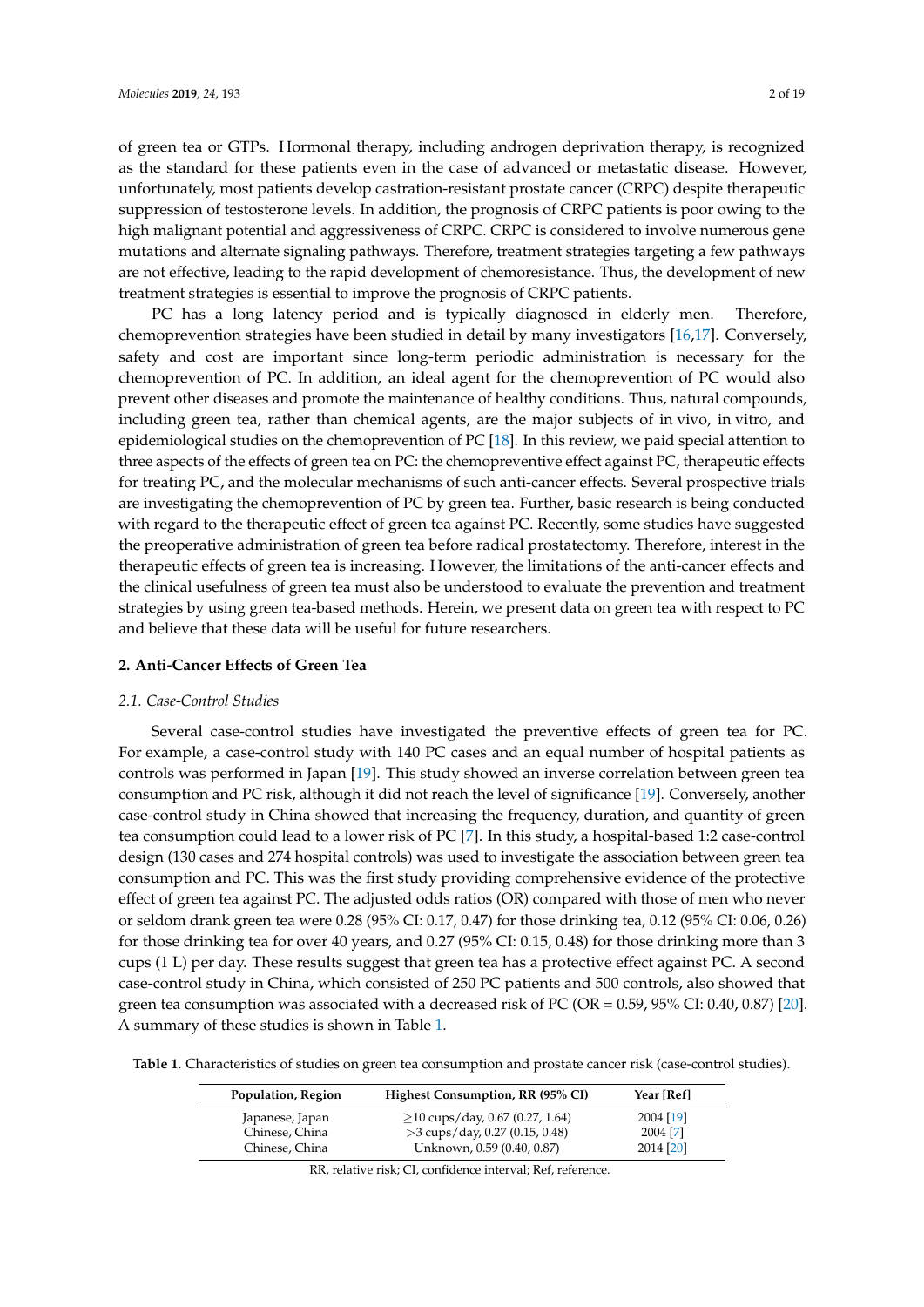# *2.2. Prospective Studies*

# 2.2.1. Green Tea Consumption

In a previous prospective study, Severson et al. [\[21\]](#page-12-8) showed an association between several diets and the development of PC in a cohort of 7999 Japanese men living in Hawaii. They concluded that subjects who consumed prominently oriental food items, including green tea, had a decreased risk of PC, but the trend was not statistically significant. Similarly, Allen et al. [\[22\]](#page-12-9) investigated 193 patients among 18,115 Japanese men living in Hiroshima and Nagasaki (Life Span Study Cohort) to analyze the relationship between green tea intake and PC; they showed that men who drank green tea 5 or more times per day had a 29% increased risk of PC compared with those who drank green tea less than once per day. However, this was not statistically significant. Such negative correlations were also reported in several other studies. In short, one prospective cohort study of 110 cases among 19,561 men living in 14 municipalities of Miyagi Prefecture in Japan showed that the multivariate hazard ratios (HRs) for PC associated with drinking 1–2, 3–4, and 5 or more cups of green tea per day, as compared with consuming less than one cup per day, were 0.77 (95% CI: 0.42, 1.40), 1.15 (95% CI: 0.69, 1.94), and 0.85 (95% CI: 0.50, 1.43), respectively (*p* = 0.81) [\[23\]](#page-12-10).

In contrast to these studies, a prospective cohort study consisting of 114 patients among 49,920 Japanese men showed that green tea consumption was associated with a decreased risk of advanced PC [\[23\]](#page-12-10). Furthermore, they detected a dose-dependent inverse relation for the risk of advanced PC  $(p = 0.01)$ , and the risk in men who consumed  $\geq 5$  cups of green tea/day was lower (relative risk: 0.52, 95% CI: 0.28, 0.96) than in those who drank <1 cup/day. However, this study found no significant relationship between green tea consumption and the risk of localized PC [\[24\]](#page-12-11). From these findings, green tea can be speculated to suppress the progression from localized to advanced disease in PC. This was the first prospective study to investigate the association between green tea consumption and PC at distinct stages of progression and to identify the preventive effects of green tea on advanced PC [\[24\]](#page-12-11). In addition to studies in Japanese men, another prospective cohort of Chinese men in Singapore showed an HR with a 95% CI of 0.79 to 1.47 [\[25\]](#page-12-12). A summary of these prospective cohort studies is shown in Table [2.](#page-2-0)

| Population, Region | Highest Consumption, RR (95% CI)     | Year [Ref] |
|--------------------|--------------------------------------|------------|
| Japanese, USA      | Unknown, 1.47 (0.99, 2.19)           | 1989 [21]  |
| Japanese, Japan    | $>5$ times/day, 1.29 (0.84, 1.98)    | 2004 [22]  |
| Japanese, Japan    | $\geq$ 5 cups/day, 0.85 (0.50, 1.43) | 2006 [23]  |
| Japanese, Japan    | $\geq$ 5 cups/day, 0.90 (0.66, 1.23) | 2008 [24]  |
| Chinese, Singapore | $>$ 2 cups/day, 0.95 (0.62, 1.45)    | 2012 [25]  |

<span id="page-2-0"></span>**Table 2.** Characteristics of studies on green tea consumption and prostate cancer risk (cohort study).

RR; relative ratio, CI; confidence interval; Ref, reference.

# 2.2.2. Green Tea Catechin Intake

Regarding GTCs and PC risk, three randomized clinical trials have been reported, two of which suggested the efficacy of GTCs in the prevention of PC. Bettuzzi et al. [\[5\]](#page-11-4) reported the safety and efficacy of GTCs for the chemoprevention of PC in high-grade prostate intraepithelial neoplasia (HG-PIN) volunteers. In this double-blind, placebo-controlled study, 60 Caucasian male volunteers bearing HG-PIN lesions to whom no other therapy was administered were enrolled to investigate whether the administration of GTCs (EGC, 5.5%; EC, 12.24%; EGCG, 51.88%; ECG, 6.12%; total GTCs, 75.7%; caffeine, <1%) could prevent malignancy. The GTC-treated men took three GTC capsules of 200 mg each (total 600 mg/day). After 1 year, only one tumor was diagnosed among the 30 GTC-treated men (incidence rate, 3%), whereas nine tumors were found among the 30 placebo-treated men (incidence rate, 30%). This was the first study showing that GTCs are safe and effective for treating premalignant lesions before the development of PC. Moreover, the administration of GTCs reduced lower urinary tract symptoms. These results raised the possibility that GTCs could be useful to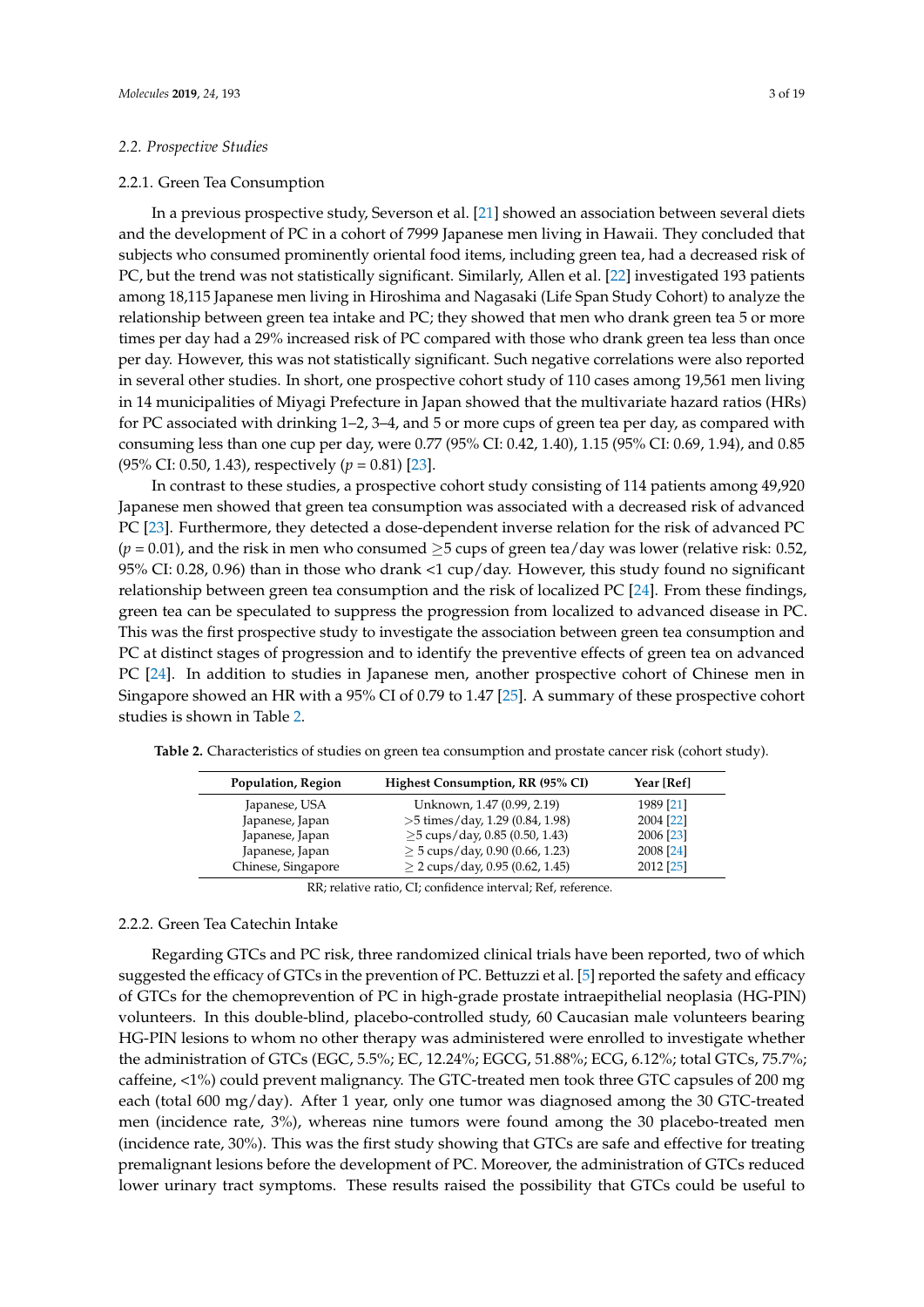prevent the development of PC and for the treatment of the symptoms of benign prostate hyperplasia. Two years later, a follow-up study was reported by Brausi et al. [\[26\]](#page-12-13). The mean follow-up from the end of GTC administration was 23.3 months for the placebo arm and 19.1 months for the GTC arm of the study. Kaplan–Meier analysis of the final results showed that GTC treatment led to an almost 80% reduction in PC diagnosis, from 53 to 11%. The final difference in cancer prevalence was highly significant (*p* < 0.01) by chi-squared test analysis. These results suggested that the inhibition of PC progression by GTCs was long lasting.

# *2.3. Meta-Analyses*

A meta-analysis indicated that the consumption of green tea might have a protective effect on PC in Asian populations, especially in Chinese populations [\[27\]](#page-12-14). The OR of PC indicated a borderline significant association in Asian populations at the highest level of green tea consumption compared to the no/lowest level of consumption (OR = 0.62, 95% CI: 0.38, 1.01). According to this study, black tea consumption did not show a similar protective effect on PC. The authors stated that further prospective cohort studies are needed to obtain a definitive conclusion regarding the protective effect of green tea on PC. Guo et al. [\[28\]](#page-12-15) also reported a meta-analysis of green tea consumption and PC incidence. Cohort or case–control studies and randomized controlled trials (RCTs) were included and analyzed accordingly. The result of dose–response meta-analysis revealed that each cup/day increase in green tea intake decreased the risk of PC with a RR of 0.954 (95% CI: 0.903, 1.009) for all studies, 0.989 (95% CI: 0.957, 1.023) for cohort studies, and 0.893 (95% CI: 0.796, 1.002) for case–control studies. These studies showed that higher green tea consumption (more than 7 cups/day) significantly decreased PC risk. Conversely, another meta-analysis performed by Lin et al. [\[29\]](#page-12-16) found that green tea consumption in the Asian population did not reduce PC risk (OR = 0.82, 95% CI: 0.42, 1.21), although green tea is generally considered to be rich in strongly anti-cancer phytochemicals. Thus, meta-analyses showed no general agreement on the preventive effects of green tea for PC.

# **3. Anti-Cancer Effects of Green Tea at the Molecular Level**

#### *3.1. Tumor Growth*

# 3.1.1. In Vitro Studies

As mentioned above, EGCG is recognized to have the strongest anti-cancer activity among the GTPs. Therefore, first, we introduce the relationship between EGCG and tumor growth in PC. By using in vitro studies, many investigators have shown that EGCG suppressed tumor growth of androgen-sensitive (LNCaP and CWR22Rv1) and androgen-independent PC cells (DU-145 and PC-3 cells) in a dose-dependent manner [\[30–](#page-12-17)[35\]](#page-13-0). In addition, another study showed that EGCG suppressed cell proliferation of androgen-sensitive LNCaP 104-S, androgen-independent LNCaP 104-R1, and androgen-adapted LNCaP R1Ad cells in both the presence and absence of androgen [\[36\]](#page-13-1). Furthermore, EGCG inhibited the growth of hormone-refractory C4-2 cells that were able to grow in hormone-free medium [\[35\]](#page-13-0).

Data on the relationship between cell proliferation and EGC, ECG, or EC in PC in vitro are limited. However, EGCG, ECG, and EGC, but not EC, have been reported to have significant inhibitory effects on cell proliferation in DU145 cells [\[34\]](#page-13-2). Interestingly, the same study also showed that the suppressive effect was in the order ECG > EGCG > EGC [\[34\]](#page-13-2). Thus, a general agreement is that EGCG can inhibit the growth of PC cells regardless of androgen-dependency in vitro. More detailed studies are necessary to determine the anti-proliferative effect of other components of GTPs.

# 3.1.2. In Vivo Studies

Regarding preventive effects of GTP, there is a report that oral infusion of 0.1% GTP (wt/vol) fluid (EGCG 62%, ECG 24%, EGC 5%, EC 6%, and caffeine  $\approx$  1%) from 8 to 32 weeks of age showed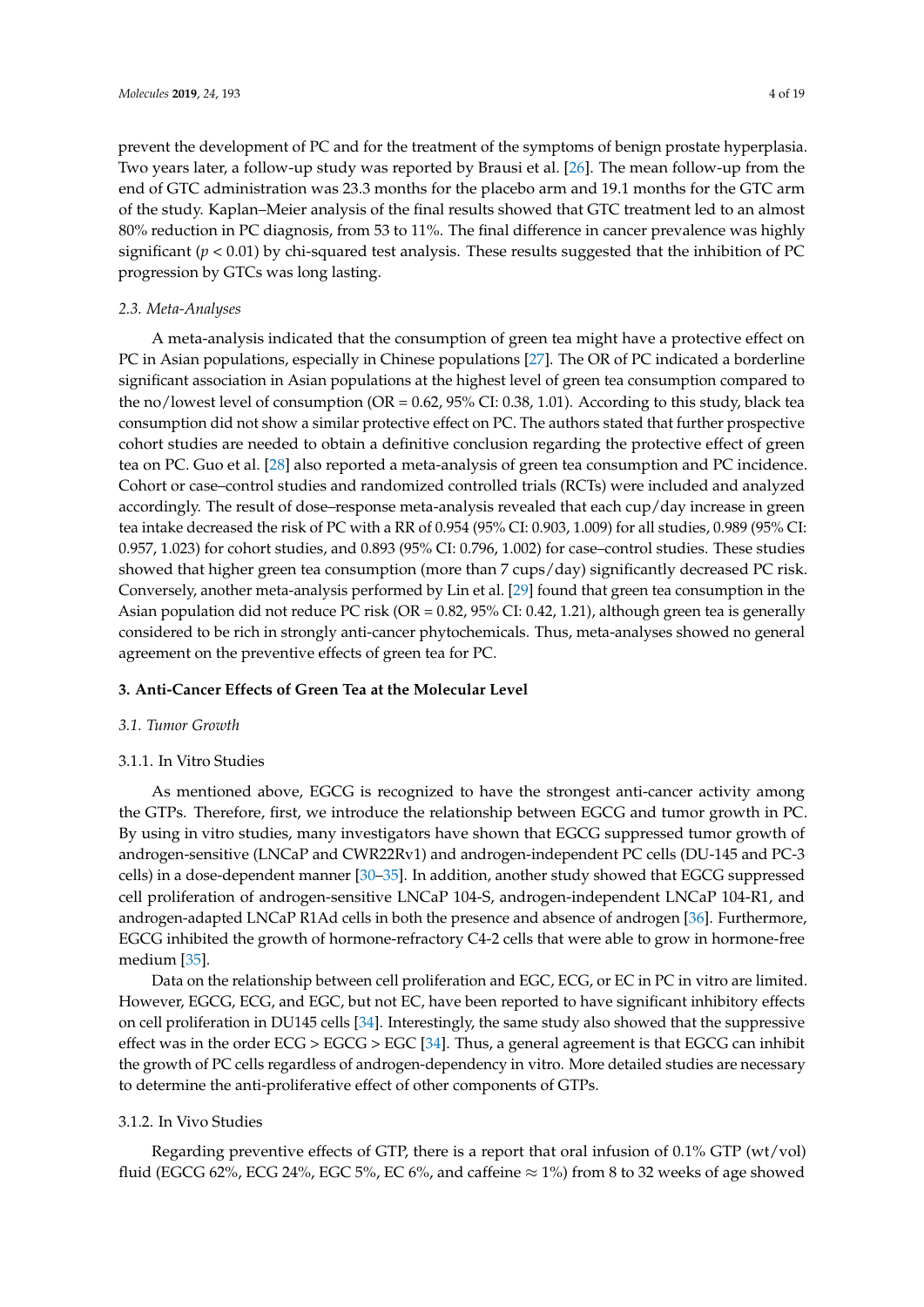anti-carcinogenic activity, including suppression of cancer cell proliferation, in the autochthonous transgenic adenocarcinoma of the mouse prostate (TRAMP) model [\[37\]](#page-13-3).

On the other hand, in athymic nude mice, intra-peritoneal infusion of EGCG suppressed tumor growth and reduced the size of AR-negative androgen-insensitive PC-3 xenografts and androgen-positive androgen-independent LNCaP 104-R1 xenografts, whereas EC, EGC, or ECG did not [\[38\]](#page-13-4). In addition, Chuu et al. [\[36\]](#page-13-1) reported that intra-peritoneal injection (1 mg/day for 11 weeks) of EGCG caused a 40% reduction in the tumor volume of relapsed tumors. Interestingly, their results also showed that serum prostate-specific antigen (PSA) levels and PSA density (serum PSA level divided by tumor volume) values in the EGCG-treated mice were significantly lower than those in control mice [\[36\]](#page-13-1). Based on these data, the authors suggested that EGCG could inhibit AR signaling and PSA promoter activity in relapsed tumors. Thus, intra-peritoneal infusion of EGCG might have an inhibitory effect on tumor growth in both androgen-sensitive and androgen-independent PC. However, intra-peritoneal infusion is unrealistic in a clinical setting for PC patients.

Regarding the anti-cancer effects of administering GTP orally, the intake of 0.1% GTP fluid significantly suppressed the growth of implanted tumors in athymic nude mice implanted with androgen-sensitive human PC cells (CWR22Rv1) [\[39\]](#page-13-5). This study also showed that serum PSA levels in mice treated with GTP (4.95  $\pm$  1.23 ng/mL) were significantly ( $p < 0.01$ ) lower than those in control mice (13.95  $\pm$  0.82 ng/mL). Similar results on decreasing the serum PSA level by EGCG were obtained by another in vivo study [\[32\]](#page-12-18). Conversely, some authors have suggested that EGCG can suppress early-stage, but not late-stage, PC in TRAMP mice [\[40\]](#page-13-6). Briefly, in TRAMP mice orally administered 0.06% EGCG in tap water, the frequency of HG-PIN was reduced from 100% to 17% at 12 weeks of age; however, such a significant effect was not observed at 28 weeks of age. Similarly, downgrading of tumors following EGCG administration was detected at 14 weeks of age, but not at 28 weeks of age. Thus, similar to the findings of in vitro studies, EGCG suppressed tumor growth of both androgen-sensitive and androgen-independent PC, even when administered orally. Conversely, oral administration of 0.07% GTP solution, containing EGCG 388  $\pm$  12, EGC 204  $\pm$  4, ECG 64  $\pm$  7, EC 44  $\pm$  2, and catechin 7  $\pm$  1 mg/L, increased the number of Ki-67-positive PC cells in the prostate tissues of a xenograft model injected with androgen-sensitive LAPC-4 PC cells [\[41\]](#page-13-7). However, the content of GTCs used in in vivo studies should be considered for a better understanding of the effects of GTCs. In short, as shown in this section, the concentrations and compositions of the GTCs used differed in the various studies, and these differences may affect their biological effects.

#### *3.2. Cell Death*

#### 3.2.1. Apoptosis—In Vitro Studies

Many studies have shown that EGCG treatment resulted in the induction of apoptosis in both LNCaP and DU-145 cells [\[30,](#page-12-17)[33,](#page-13-8)[42,](#page-13-9)[43\]](#page-13-10). However, several molecules associated with apoptosis are reported to be affected by EGCG in in vitro studies. For example, EGCG stimulates apoptosis in LNCaP cells by decreasing the levels of anti-apoptotic molecules such as B-cell lymphoma-2 (Bcl-2) and increasing those of pro-apoptotic ones such as Bax [\[44\]](#page-13-11). Conversely, one study found that EGCG, EGC, and ECG, but not EC, induced apoptosis in DU-145 cells [\[45\]](#page-13-12). Similarly, other investigators have shown that EGCG treatment reduced the levels of anti-apoptotic molecules such as phosphatidylinositol-3-kinase (PI3K) and phospho-Akt and increased the activity of pro-apoptotic factors, including extracellular signal-regulated protein kinase (Erk) 1/2 in both androgen-sensitive and androgen-independent PC cells (LNCaP and DU-145 cells) [\[45](#page-13-12)[,46\]](#page-13-13). Conversely, apoptosis induced by GTCs, including EGCG, EGC, ECG, and EC, has been reported not to be related to the members of the Bcl-2 family, as EGCG did not alter the expression of anti-apoptotic molecules, including Bcl-2 and Bcl-xL or the pro-apoptotic Bad in DU145 cells [\[34\]](#page-13-2). This suggests that EGCG can induce apoptosis in both androgen-sensitive and androgen-independent PC cells via the regulation of various factors; however, further studies are necessary to reveal whether EGC and ECG can affect the apoptotic process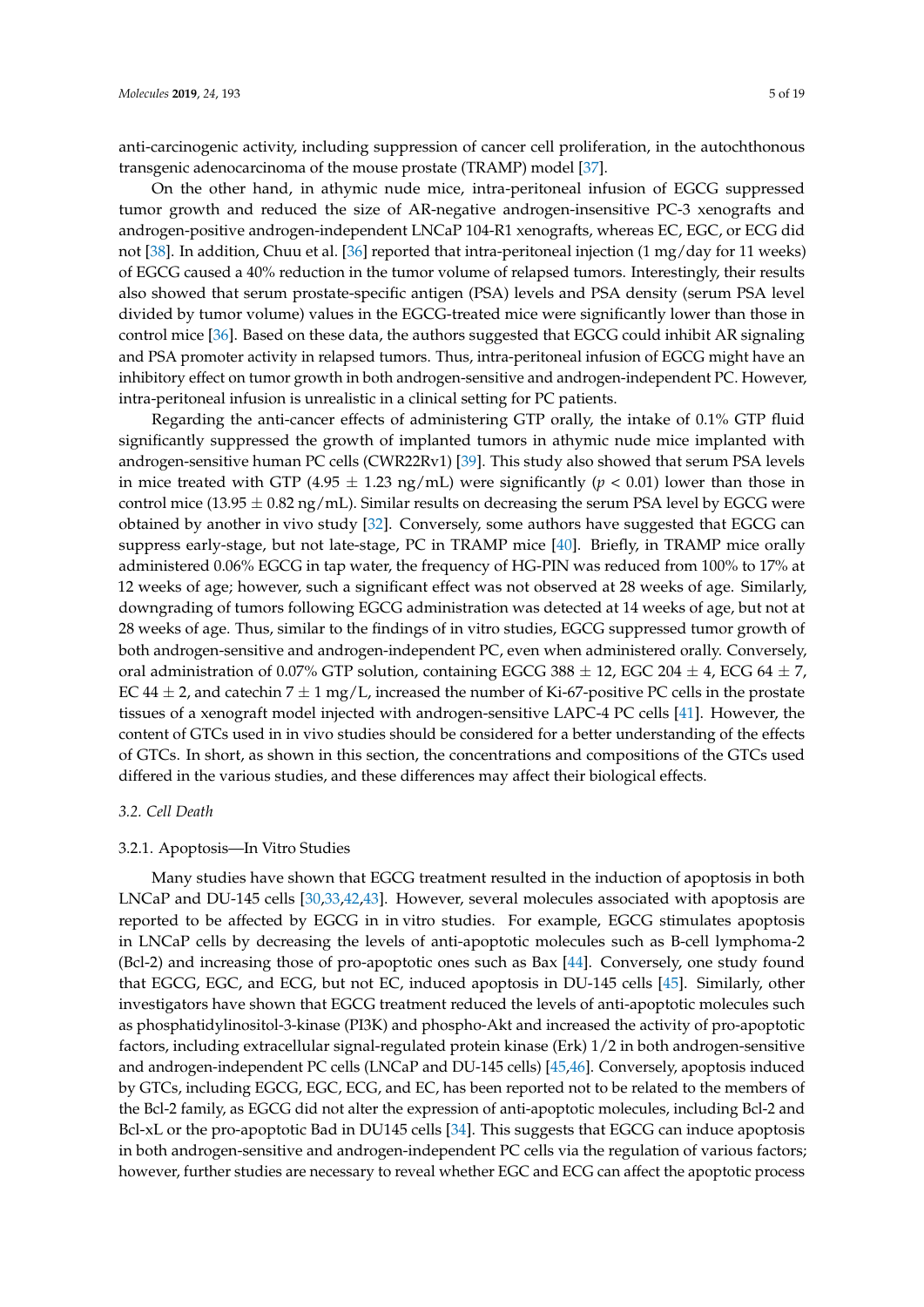in PC cells. Conversely, EC has been speculated to play a minimal role in cell survival and cell death in these cells.

# 3.2.2. Apoptosis—In Vivo Studies

Several investigators have shown that GTP induced apoptosis in PC tissues of PC animal models. For example, the oral administration of GTP, which contains four major polyphenolic constituents, i.e., EGCG (62%), EGC (24%), EC (6%), and ECG (5%), for 24 weeks significantly increased apoptosis in the prostate tissues of TRAMP mice [\[37\]](#page-13-3). Similar pro-apoptotic activity of oral intake of the same GTP was confirmed in TRAMP mice by other investigators [\[47\]](#page-13-14). Conversely, the oral intake of 0.3% GTCs (EGC 5.5%, EC 12.2%, EGCG 51.9%, ECG 6.1%; total GTCs 75.7%, caffeine <1.0%) in drinking water suppressed carcinogenesis in TRAMP mice via the regulation of the apoptosis-related molecule clusterin [\[48\]](#page-13-15), which is reported to be associated with oncogenesis and metastasis in PC [\[49,](#page-13-16)[50\]](#page-13-17). In addition to TRAMP mice, several xenograft models injected with PC cells, such as androgen-sensitive LNCaP, CWR22Rv1, or LAPC-4 PC cells [\[32](#page-12-18)[,39](#page-13-5)[,41\]](#page-13-7), and androgen-independent PC-3 cells [\[32\]](#page-12-18), showed similar pro-apoptotic activity after oral administration of GTP. Oral administration of a 0.06% solution of EGCG is also reported to induce apoptosis in the prostate tissues of TRAMP mice [\[40\]](#page-13-6). Thus, in contrast to in vitro studies, many studies have investigated the effects of GTP solution, but not those of EGCG alone, to elucidate the pro-apoptotic activity in animal models.

Many studies have described the molecular mechanisms of the pro-apoptotic activity of GTP in animal models. Generally, the Bcl-2 family is considered to be one of the most important regulators of chemical-induced apoptosis in many types of cancers, including PC [\[51](#page-13-18)[,52\]](#page-13-19). Therefore, we reviewed the influence of the oral administration of GTP on the members of the Bcl-2 family in PC animal models. GTP treatment of athymic nude mice implanted with androgen-sensitive human LNCaP and CWR22Rnu1 cells and androgen-independent PC-3 cells resulted in the induction of apoptosis accompanied by a decrease in Bcl-2 and an increase in Bax expression [\[32,](#page-12-18)[39\]](#page-13-5). In addition to the xenograft model, TRAMP mice showed similar effects on Bcl-2 and Bax expression in PC tissues [\[53\]](#page-14-0).

# 3.2.3. Other Kinds of Cell Death

In addition to apoptosis, other kinds of cell death, such as anoikis, necrosis, autophagy, and entosis, are associated with pathological characteristics and malignant behavior of PC [\[54,](#page-14-1)[55\]](#page-14-2). Actually, several studies showed that a variety of GTPs induced such kinds of cell death of PC cells in vitro. For example, polyphenon E, which is a standardized green tea extract, and EGCG were reported to induce PC cell death though anoikis and autophagy in PC cells [\[56\]](#page-14-3). On the other hand, various natural compounds including GTPs affect tumorigenesis, tumor progression, and anti-cancer effects by regulating autophagy in PC [\[57,](#page-14-4)[58\]](#page-14-5). Thus, GTPs can modulate various types of cell death, and such GTP-induced cell death is speculated to be associated with the malignant aggressiveness of PC. We emphasize that understanding the mechanisms of GTP-induced cell death is important for assessing the usefulness and future challenges of GTP-using strategies.

# *3.3. Cell Cycle*

The cell cycle regulates the birth, growth, and death of cells under physiological conditions, and dysregulation of this system is associated with carcinogenesis, tumor growth, and anti-cancer therapy efficacy [\[59](#page-14-6)[,60\]](#page-14-7). GTP is known to affect the regulation of the cell cycle and cell cycle-related molecules in many types of malignancies [\[61\]](#page-14-8). EGCG treatment in vitro led to G(0)/G(1) phase arrest and dysregulation of the cell cycle in both androgen-sensitive LNCaP cells and androgen-insensitive DU145 cells [\[30,](#page-12-17)[43\]](#page-13-10). Conversely, various types of cell signaling molecules and regulators of the cell cycle mediate this EGCG-induced cell cycle regulation [\[45\]](#page-13-12). p53 is one of the best-studied cell cycle regulators, and EGCG induced apoptosis via the stabilization of p53 in LNCaP cells [\[44\]](#page-13-11). In short, when LNCaP cells were treated with 20, 40, 60, and 80  $\mu$ M EGCG for 24, 48, and 72 h, the two higher concentrations induced apoptosis after 24 and 48 h of treatment; in addition, apoptosis was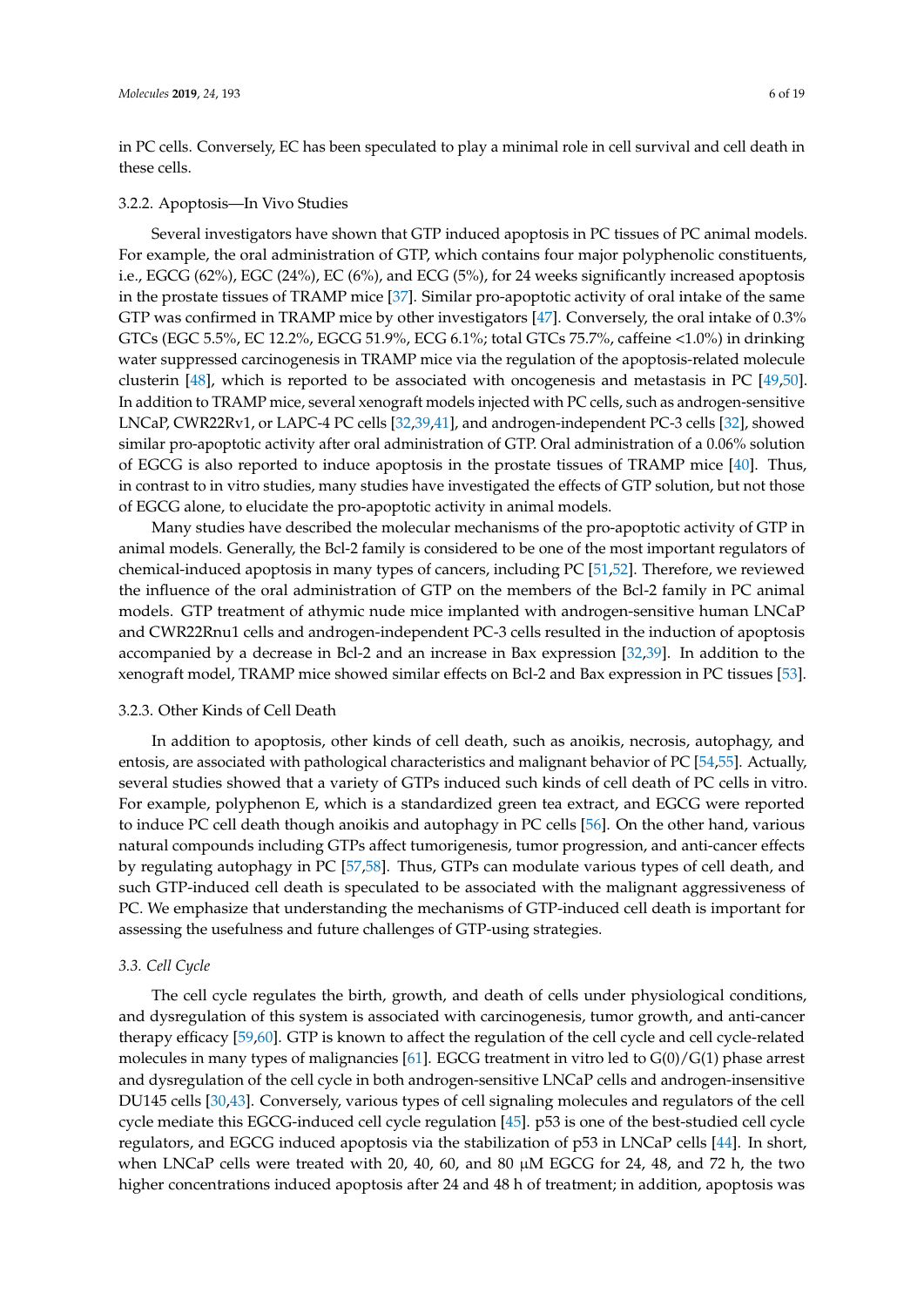significantly induced after 72 h of treatment at all doses [\[44\]](#page-13-11). Furthermore, this study also showed such a dose-dependent function of EGCG in the levels of protein expression, transcriptional activation, and p53 stability in LNCaP cells [\[44\]](#page-13-11). Conversely, regarding the relationship between safety and EGCG concentration,  $100 \mu M$  of EGCG was reported to have relatively minor effects on the viability of human non-tumoral prostate cells [\[62\]](#page-14-9). Thus, EGCG can induce apoptosis of LNCaP cells at concentrations that are relatively safe for normal cells. Another study also found similar p-53-mediated pro-apoptotic function of EGCG in LNCaP cells [\[30\]](#page-12-17). Furthermore, in both LNCaP and DU145 cells, EGCG increased the expression of WAF1/p21, KIP1/p27, INK4a/p16, and INK4c/p18 and decreased the expression of cyclin D1, cyclin E, cyclin-dependent kinase (CDK) 2, CDK4, and CDK6 in a dose- and time-dependent manner [\[63\]](#page-14-10). In addition, the same authors also found that EGCG increased the binding of cyclin D1 to WAF1/p21 and KIP1/p27 and decreased the binding of cyclin E to CDK2 [\[63\]](#page-14-10). From these results, the authors suggested that EGCG causes an induction of G1 phase cyclin-dependent kinase inhibitors (CDKIs), which inhibit the operation of the cyclin–CDK complexes in the G0/G1 phase of the cell cycle, thereby causing cell cycle arrest. This might be an irreversible process, ultimately leading to apoptotic cell death. Thus, EGCG might affect the regulation of the cell cycle via complex mechanisms, including various types of molecules, in both androgen-sensitive and androgen-independent PC cells. However, EGCG has been reported to lead to increased levels of p53 in LNCaP cells, but not in DU145 cells [\[30\]](#page-12-17). Thus, the molecular mechanism affecting the cell cycle is probably dependent on androgen. In fact, in DU-145 cells, EGCG resulted in a significant induction of Cip1/p21, Kip1/p27, and CDKI/CDK binding and a decrease in CDK4; however, a similar significant change was not observed in CDK2, cyclin D1, or cyclin E [\[46,](#page-13-13)[64\]](#page-14-11). Finally, we speculate that treatment with EGCG causes cell cycle dysregulation in both androgen-sensitive and androgen-independent human PC cells. On the other hand, unfortunately, there are few reports on in vivo effects of GTPs in the cell cycle. Therefore, more detailed in vivo and in vitro studies are necessary to clarify their molecular mechanisms and the requirement for androgen dependency.

# *3.4. Androgen Receptor*

The androgen receptor (AR) plays important roles in both early and advanced stages of PC by regulating tumor growth, apoptosis, and invasion, and the expression of many target genes implicated in these malignant behaviors [\[65](#page-14-12)[–67\]](#page-14-13). In fact, androgen deprivation therapy is a standard therapy for many PC patients, such as those with metastatic disease.

In LNCaP cells, EGCG downregulated the mRNA and protein expression of AR [\[68\]](#page-14-14). In addition, this study showed that Sp1 DNA binding is the target of this EGCG-induced activity [\[68\]](#page-14-14). Another study showed that EC, EGC, and EGCG induced cell death in prostate cancer cells and suppressed AR activation and AR-regulated gene transcription by regulating histone acetyl-transferase (HAT) activity in LNCaP cells [\[69\]](#page-14-15). They also found that EGCG had the strongest inhibitory effect on the histone acetyl-transferase activity and was able to suppress AR-regulated gene transcription. Conversely, EGCG was observed to reduce the viability of PC-3 cells; however, this effect was not significant. EC and EGC did not affect viability in PC-3 cells [\[69\]](#page-14-15). Similarly, HAT activity was not influenced by EC, EGC, or EGCG in PC-3 cells. Thus, GTPs, especially EGCG, suppressed cancer cell growth by modulating the acetylation of AR by HAT activity in androgen-dependent, but not in androgen-independent, PC cells.

In animal models, EGCG administration led to the inhibition of AR expression and nuclear transcription of AR, followed by the suppression of AR-dependent functions [\[34](#page-13-2)[,36\]](#page-13-1). In short, PC xenografts of 22Rv1 cells treated with EGCG (1 mg/day, 3 times/week, intra-peritoneal for 6 weeks) showed significantly reduced AR expression compared to that of the vehicle-treated cells [\[36\]](#page-13-1). In addition, oral administration of 0.06% EGCG solution led to a decrease in AR expression [\[40\]](#page-13-6). Thus, many investigators suggest that EGCG might significantly affect the malignant behavior of PC via the regulation of the AR pathway. However, the effects of other components of GTP are not completely understood in vivo or in vitro.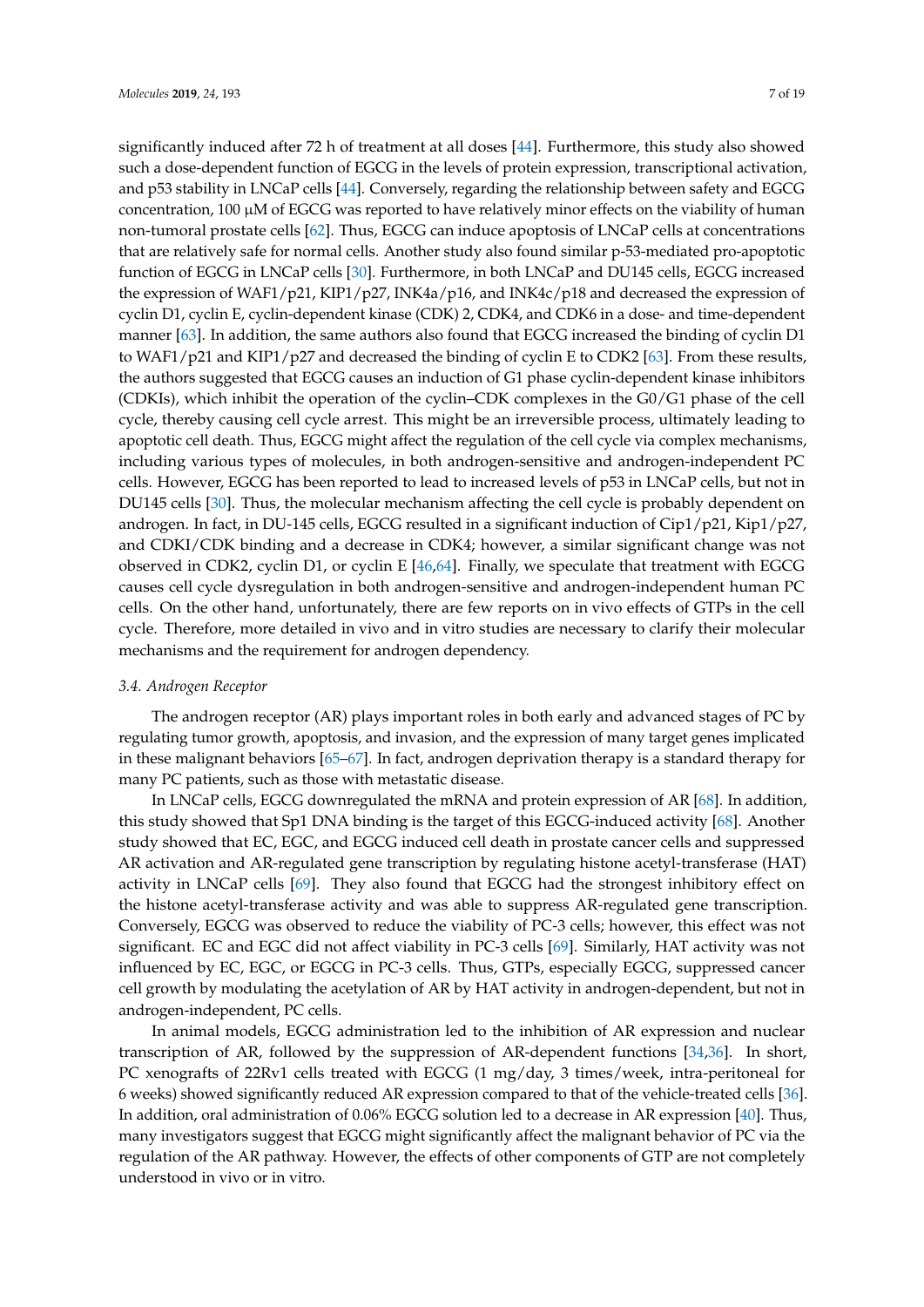We also emphasize the importance of understanding the influence of GTPs on the anti-cancer effects of anti-androgen agents and the relationships between GTPs and testosterone or dihydrotestosterone in PC. Actually, in 1995, EGCG and ECG were reported as potent inhibitors of 5α-reductase in a rat model [\[70\]](#page-14-16). On the other hand, in an animal model, GTPs, comprised of approximately 27% catechins, 8.0% caffeine and 0.4% theobromine, with EGCG representing  $\geq$ 50% of the total catechins, are reported to inhibit testosterone production in Leydig cells [\[71\]](#page-14-17). In addition, another report showed that intragastric administration of 100 or 50 mg/kg EGCG suppressed testosterone-induced benign prostate hyperplasia [\[72\]](#page-15-0). On the other hand, there is a report on dihydrotestosterone sensitizing LNCaP cells to apoptosis induced by EGCG [\[33\]](#page-13-8). Interestingly, this study also showed that a sub-apoptotic dose of EGCG  $(8 \mu M)$  switched dihydrotestosterone from functioning as a growth promoter to a growth inhibitor in the same cell line [\[33\]](#page-13-8). Such dose-dependent GTP-induced activity modulation was not observed for testosterone. However, no additional investigations were conducted in this regard. Further detailed studies on the relationships between GTPs and AR-related pathways are necessary to elucidate the clinical usefulness of green tea in patients with PC.

#### *3.5. Matrix Metalloproteinases*

Matrix metalloproteinases (MMPs) play important roles in tumor development through the degradation of the extracellular matrix of tissues surrounding tumors and the regulation of cell survival in PC [\[73–](#page-15-1)[75\]](#page-15-2). Among the various MMPs, two members of the MMP family, MMP-2 and MMP-9, are recognized as the most important factors for cancer cell invasion and metastasis in many types of cancers, including PC [\[66](#page-14-18)[,75–](#page-15-2)[77\]](#page-15-3).

In one study, fibroblast-conditioned medium stimulated the activities of MMP-2 and MMP-9 in DU-145 cells, although EGCG inhibited such activation, concomitant with a marked inhibition of the phosphorylation of ERK1/2 and p38, but not of JNK [\[78\]](#page-15-4). Furthermore, EGCG inhibited androgen-induced expression of the inactive pro-MMP2 in LNCaP cells [\[78\]](#page-15-4). From this finding, the authors suggested that EGCG might play important roles in inhibiting not only the synthesis of MMPs but also the conversion of the pro-forms to their active forms. Furthermore, in both DU145 and PC-3 cells, the gelatinase activities of MMP-2 and MMP-9 were suppressed by a nutrient mixture containing lysine, proline, ascorbic acid, and green tea extract [\[79\]](#page-15-5).

Conversely, the tissue inhibitor of metalloproteinases (TIMPs) is recognized as an inhibitory factor of MMPs in malignancies [\[80\]](#page-15-6). The balance between MMP and TIMP activities is recognized as an important determinant of malignant aggressiveness in several cancers [\[81](#page-15-7)[–83\]](#page-15-8). Unfortunately, data on the influence of GTP on TIMPs in PC are limited. However, one study indicated that a nutrient mixture containing lysine, proline, ascorbic acid, and green tea extract increased the activities of TIMP-1 and TIMP-2 in both DU145 and PC-3 cells [\[79\]](#page-15-5).

#### *3.6. Insulin-Like Growth Factors*

One study showed that serum levels of insulin-like growth factor (IGF)-1 and IGF-binding protein (IGFBP-3) and the IGF-1/IGFBP-3 ratio were significantly lower after treatment with polyphenon E, which contained 800 mg of EGCG and lesser amounts of EC, EGC, and ECG (a total of 1.3 g of tea polyphenols) [\[84\]](#page-15-9). IGF-1 can act as a pro-carcinogenic factor, and IGFBP-3 is known to act as its regulator via its binding to IGF-1. In fact, IGF-1 and IGFBP-3 levels, as well as the IGF-1/IGFBP-3 ratio, are reported to be associated with cancer risk and tumor development [\[85](#page-15-10)[–87\]](#page-15-11). Therefore, GTP might be a potentially useful supplement to decrease cancer risk and suppress the malignant aggressiveness of PC. Conversely, another study showed no significant change in serum PSA level or insulin-like growth factor axis, including IGF-1 and the IGF-1/IGFBP-3 ratio, in a randomized, double-blind, placebo-controlled trial of polyphenon E (800 mg/day for 3–6 weeks) in PC patients [\[88\]](#page-15-12). These two studies were performed in patients treated with radical prostatectomy. Therefore, no data on the changes in these biomarkers due to GTP were available in patients with advanced PC.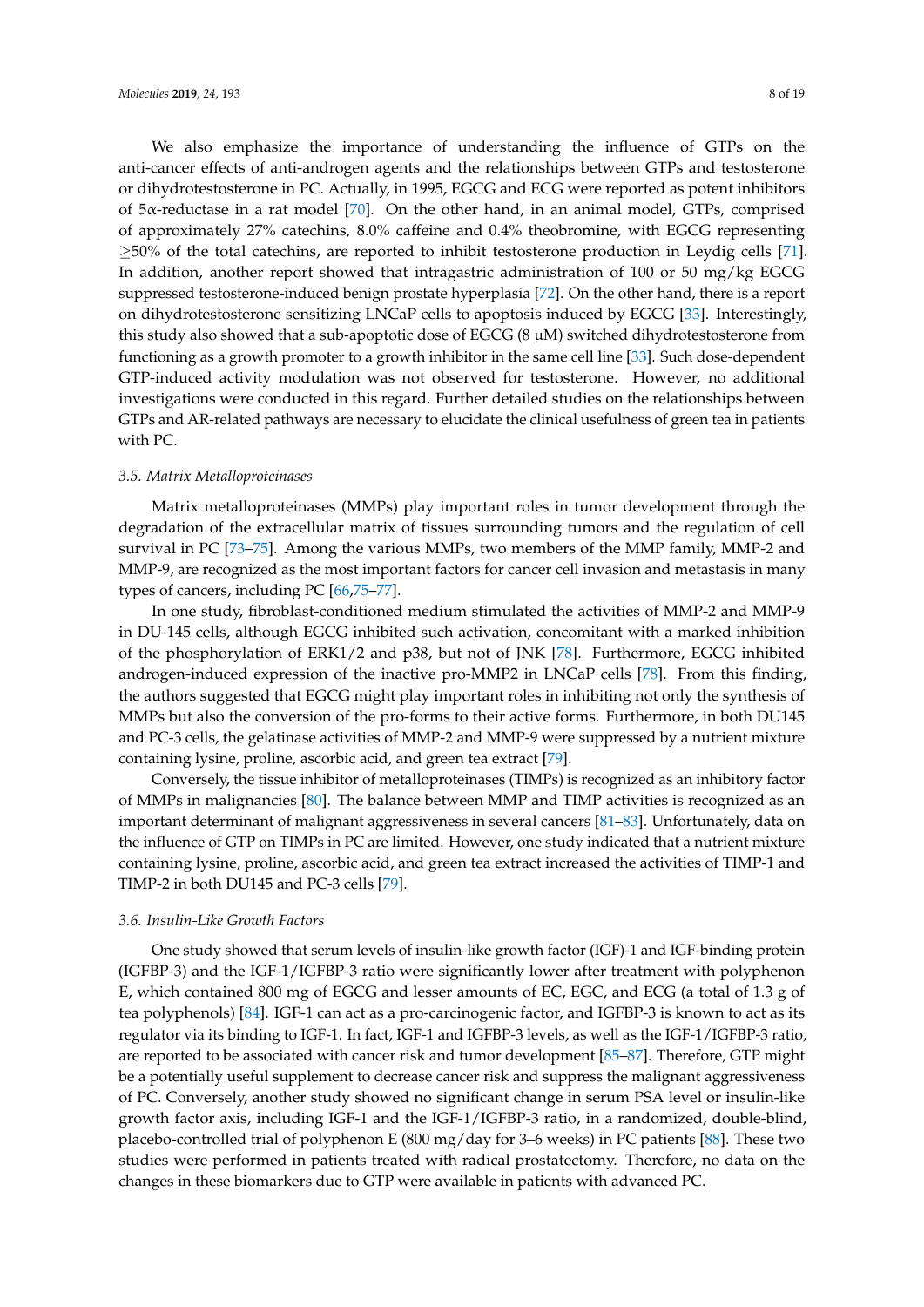Conversely, several animal models, including a xenograft model using androgen-sensitive human PC cells and TRAMP mice, showed that reduced levels of IGF-I and increased levels of IGFBP-3 in serum were observed in mice orally administered GTP compared to those fed water [\[32,](#page-12-18)[37,](#page-13-3)[89\]](#page-15-13). However, in TRAMP mice, IGF-1 expression in epithelial cells of PC treated with GTP was significantly lower than that in those administered water alone [\[40,](#page-13-6)[89\]](#page-15-13). Similarly, another study showed that the oral administration of GTP increased the IGF-1 level with a concomitant decrease in IGFBP-3 in the dorso-lateral prostate of TRAMP mice [\[47\]](#page-13-14).

In addition to IGF-1 and IGFBP-3, EGCG can modulate the function of the IGF-1 receptor (IGF-1R) in human PC cell lines [\[33\]](#page-13-8). In short, EGCG inhibited IGF-1-induced PC growth by reducing the phosphorylation of IGF-1R in LNCaP and DU145 cells [\[33\]](#page-13-8). Furthermore, the oral administration of EGCG decreased IGF1R in ventral prostate tissues [\[40\]](#page-13-6).

#### *3.7. Nuclear Factor-κB*

Nuclear factor (NK)-κB is a transcription factor involved in the regulation of a wide variety of biological responses, which play important roles in malignant aggressiveness in many types of cancers, including PC [\[66](#page-14-18)[,90\]](#page-16-0). Anti-cancer effects, including cancer prevention caused by EGCG, were speculated to be mediated by a reduction in NK-κB activity in an in vivo study performed using an autochthonous mouse PC model [\[44,](#page-13-11)[53\]](#page-14-0). In addition, oral infusion of GTP led to decreased NF-κB expression in athymic nude mice implanted with androgen-sensitive CWR22Rv1 [\[32\]](#page-12-18). Furthermore, the oral administration of GTP into an animal model led to changes in NK-κB expression and its regulated gene products. In short, when TRAMP mice were administered 0.1% GTP as drinking fluid three times a week for 32 weeks, the expression levels of phosphor-NK- $\kappa$ B, IKK $\alpha$ , IKK $\beta$ , receptor activator of NK-κB (RANK), NK-κB inducing kinase (NIK), and signal transducer and activator of transcription (STAT)-3 in the dorso-lateral prostate were significantly decreased compared to those in control mice [\[53\]](#page-14-0). Thus, NK-κB and NK-κB-associated components are generally accepted to play important roles in anti-cancer effects in PC because they are closely associated with the regulation of malignant behaviors, including tumor growth, apoptosis, angiogenesis, and invasion [\[91,](#page-16-1)[92\]](#page-16-2). In addition, the crosstalk between NK-κB and other GTP-associated molecules such as AR, the IGF/IGF receptor axis, and COX-2 is known to be important for the regulation of malignant aggressiveness and outcome of PC [\[91](#page-16-1)[,93](#page-16-3)[,94\]](#page-16-4). Thus, NK-κB and the NK-κB-associated signaling system are recognized as a target of GTP to suppress malignant progression in PC.

# *3.8. Others*

One theory is that inflammation of the prostate is closely associated with the increased risk of PC [\[95](#page-16-5)[,96\]](#page-16-6). Increased plasma concentrations of various inflammatory chemokines such as interleukin (IL)-1, IL-6, and IL-8; interferon- $\gamma$ ; and tumor necrosis  $\alpha$  were reported in patients with advanced PC and CRPC [\[97](#page-16-7)[,98\]](#page-16-8). An in vitro study showed that EGCG suppressed the induction of the cytokines and chemokine genes IL-6, IL-8, CXCL-1, IP-10, CCL-5, and THG-β in LNCaP, DU145, and PC-3 cells and protected them from inflammation, which contributes to the tumor development of PC [\[99\]](#page-16-9). In addition, interestingly, these anti-inflammatory effects of EGCG were independent of AR and p53 status [\[99\]](#page-16-9).

S100A4, also known as Mts1, is a member of the S100 calcium-binding protein family and has been associated with carcinogenesis and tumor development and progression in various types of cancers, including PC [\[100](#page-16-10)[,101\]](#page-16-11). Conversely, E-cadherin is well known as an invasion suppressor because it plays important roles in homophilic cell-cell adhesion and substrate attachment and subsequently in the suppression of cancer cell motility [\[102\]](#page-16-12). In fact, decreased expression and/or mutation of E-cadherin are positively associated with high stage and poor prognosis in several malignancies [\[103–](#page-16-13)[105\]](#page-16-14). In addition, the pathological significance of E-cadherin was detected in TRAMP mice [\[106\]](#page-16-15). Furthermore, interestingly, S100A4 expression is reported to be inversely correlated with E-cadherin expression in various types of malignancies [\[107,](#page-16-16)[108\]](#page-16-17). With regard to the changes in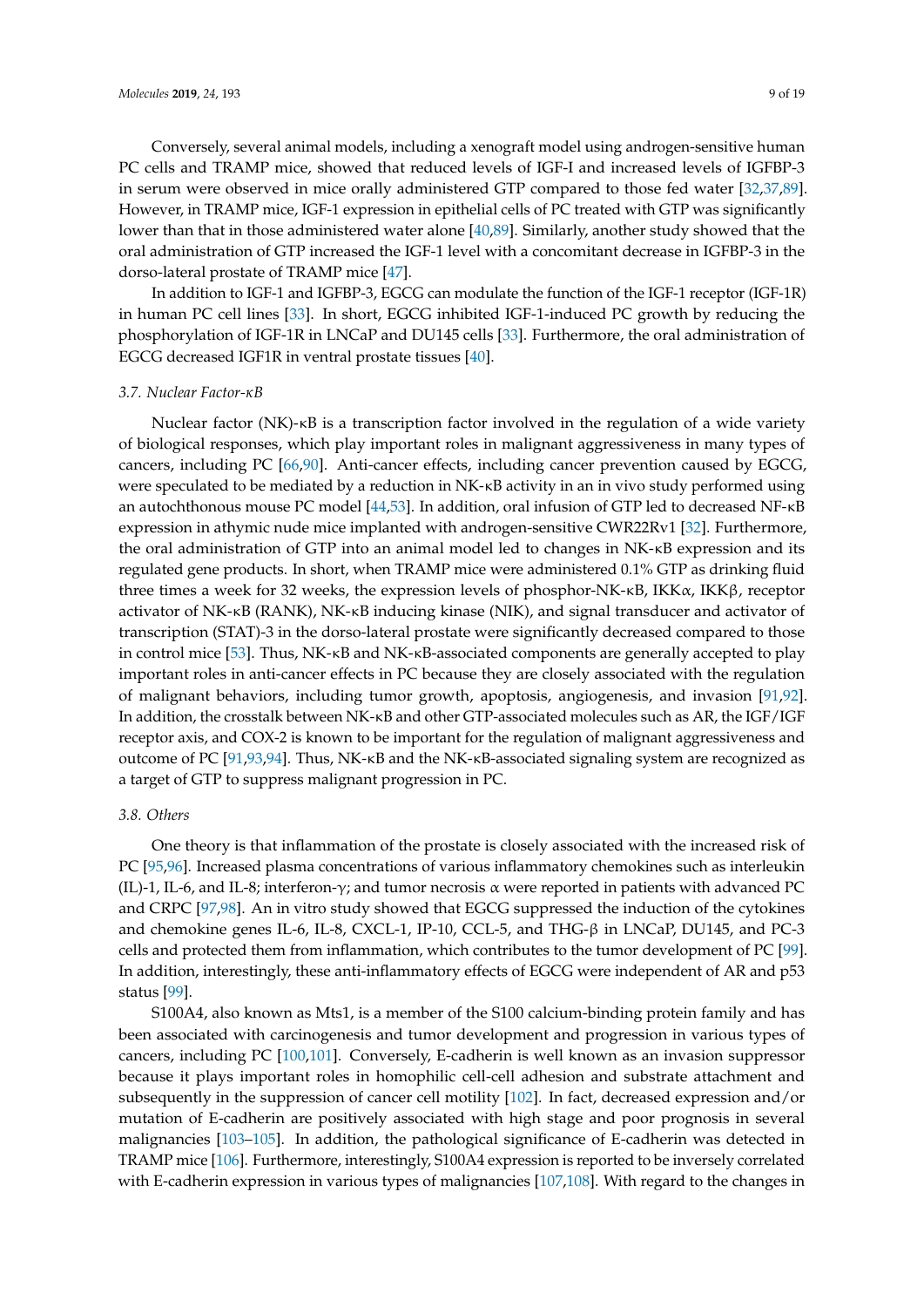S100A4 and E-cadherin expression following GTP administration, when TRAMP mice were supplied orally with 0.1% GTP solution three times a week for 24 weeks, tumor growth and progression were remarkably suppressed, which was associated with a reduction in S100A4 and restoration of E-cadherin in dorso-lateral prostate tissues [\[109\]](#page-16-18). Unfortunately, no additional data are available on the changes in S100A4 and E-cadherin following GTP administration in PC. Further studies are warranted to elucidate such issues.

Cyclooxygenase (COX)-2 is well known to be closely associated with carcinogenesis and malignant aggressiveness in various types of malignancies, including PC [\[110](#page-16-19)[–112\]](#page-17-0). EGCG has been reported to inhibit COX-2 without affecting COX-1 expression at both the mRNA and protein levels in LNCaP and PC-3 human prostate carcinoma cells [\[93\]](#page-16-3). Conversely, in an animal model (TRAMP mice), EGCG also decreased COX-2 expression in ventral prostate tissues [\[40\]](#page-13-6).

miRNAs are 18- to 24-nt small regulatory RNAs that repress target gene expression, and deregulation of miRNAs has been found in PC [\[113\]](#page-17-1). Little information is available on the influence of GTP on miRNAs in malignancies. However, in tumor xenograft tissues, the level of miRNA-21, which promotes hormone-dependent and hormone-refractory PC growth, in tissues isolated from animals treated with EGCG (1 mg/day, three times per week for 6 weeks) was 1.5-fold downregulated compared with that in controls [\[35,](#page-13-0)[114\]](#page-17-2). In contrast, the same study also showed a >6-fold increase in the levels of miR-330, which induced apoptosis in PC cells in the tumor tissues of animals treated with EGCG, unlike in those of vehicle-treated controls [\[35](#page-13-0)[,115\]](#page-17-3). Unfortunately, information on the changes in miRNA by GTP is lacking. We suggest further detailed studies are required to address this issue.

The vascular endothelial growth factor (VEGF) family is considered to play an important role in the carcinogenesis and progression of PC [\[116](#page-17-4)[,117\]](#page-17-5). An animal model implanted with androgen-sensitive human PC cells (CWR22Rv1 cells) showed that the oral intake of GTP decreased the expression levels of VEGF in tumors [\[39\]](#page-13-5). A similar result was reported in the dorso-lateral prostate of TRAMP mice [\[46\]](#page-13-13). VEGF is the best-described angiogenetic factor under pathological condition, and its expression was closely associated with tumor progression and survival in PC [\[118](#page-17-6)[,119\]](#page-17-7). In addition, interestingly, VEGF is reported to be associated with androgen-regulated angiogenesis in PC [\[120\]](#page-17-8). Conversely, in patients with PC, the serum levels of VEGF were significantly reduced after treatment with polyphenon E, which contained 800 mg of EGCG and lesser amounts of EC, EGC, and ECG (a total of 1.3 g of tea polyphenols) [\[84\]](#page-15-9). From these data, GTP is speculated to suppress carcinogenesis and tumor development via the regulation of angiogenesis in PC.

A nutrient mixture containing lysine, proline, ascorbic acid, and green tea extract has been reported to decrease urokinase plasminogen activator (uPA) expression in DU145 and PC-3 cells [\[79\]](#page-15-5). In addition, the level of uPA in the dorso-lateral prostate was decreased by oral administration of GTP in TRAMP mice [\[47\]](#page-13-14). The activation of uPA plays important roles in carcinogenesis and cancer cell invasion [\[121](#page-17-9)[,122\]](#page-17-10). The expression of uPA has been reported to be positively associated with the prognosis and outcome of various types of cancer [\[123,](#page-17-11)[124\]](#page-17-12). Therefore, we suggest that further studies need to be conducted to understand the pathological roles of uPA regulated by GTP.

Inducible nitric oxide synthase (iNOS) has been reported to influence malignant behaviors, including cell proliferation and invasion, by inducing the accumulation of mutations in p53, enrichment of basal-like gene signature, transactivation of the epidermal growth factor receptor, activation of NF-κB, and increased secretion of pro-inflammatory cytokines in malignancies, including PC [\[125](#page-17-13)[,126\]](#page-17-14). One study showed that the oral administration of EGCG decreased iNOS activity in the ventral prostate of TRAMP mice [\[40\]](#page-13-6). Another study showed that minichromosome maintenance protein 7 (MCM7), which mediated tumor growth and cancer cell invasion of PC, was significantly suppressed by oral administration of GTCs in TRAMP mice [\[127\]](#page-17-15). A summary of molecular changes following GTP administration in animal experiments is shown in Table [3.](#page-10-0)

Nonetheless, to identify the anti-cancer effects and pathological roles at the molecular level of GTPs, we must pay special attention to the difference in their concentrations between in vivo and in vitro studies. Briefly, although the half maximal inhibitory concentration of tumor growth in PC was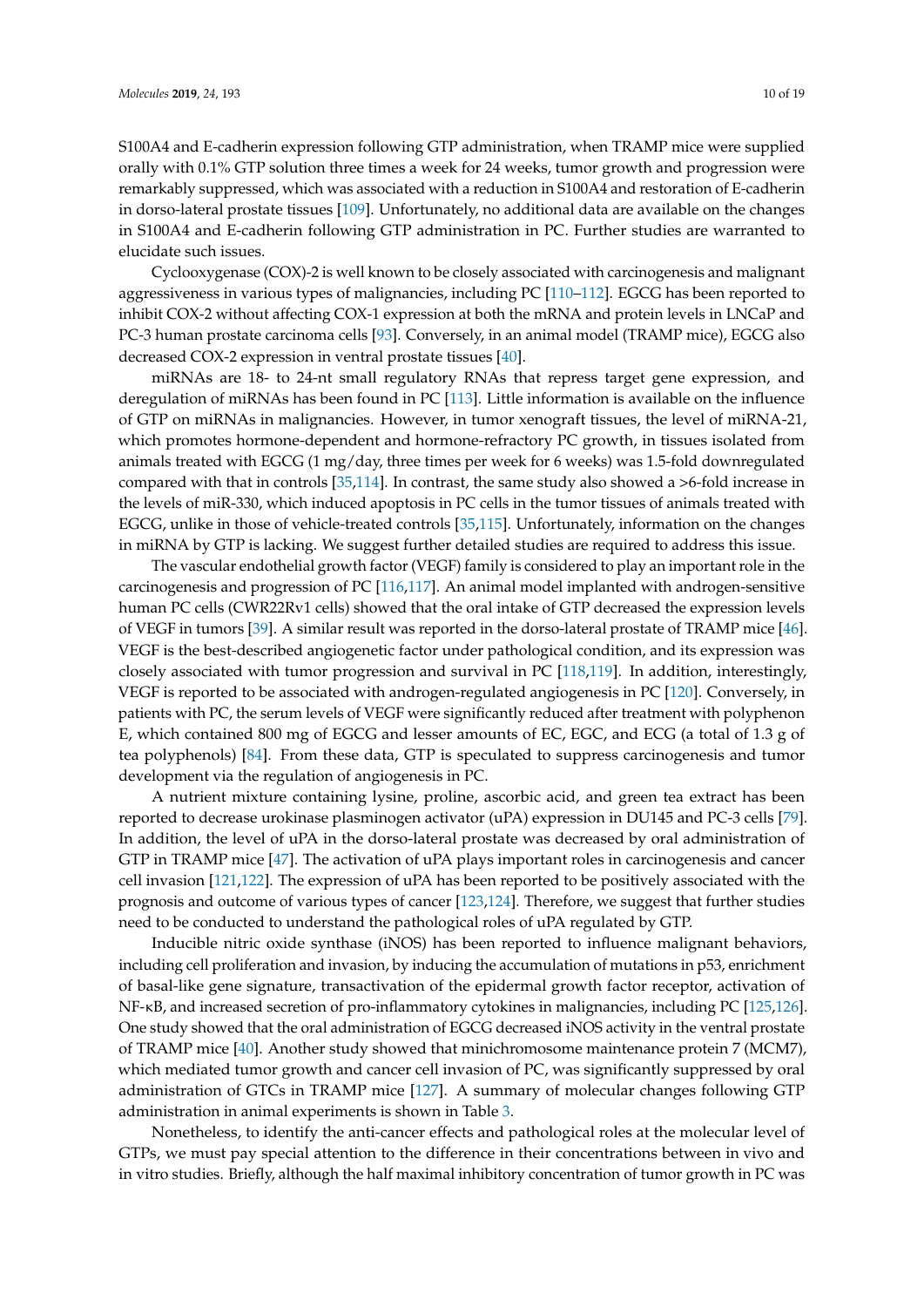reported to range from 40 to 80  $\mu$ M, it depended on the types of cell lines used, length of treatment, and method of administration [\[128\]](#page-17-16). In addition, a study suggested that EGCG plasma concentration was approximately 1/50–1/100 of the concentration used in vitro [\[129\]](#page-18-0). When evaluating the anti-cancer effects and biological activities of GTPs, the difference in concentration between in vivo and in vitro studies should be noted. In particular, concentrations of GTPs should be especially noted in discussions

| Molecules                | <b>Type</b>  | Sample         | Cell Line | Effect     | Year [Ref]                      |
|--------------------------|--------------|----------------|-----------|------------|---------------------------------|
| Akt                      | <b>TRAMP</b> | Tissue         |           |            | 2004 [47]; 2009 [89]            |
| AR                       | <b>TRAMP</b> | <b>Tissue</b>  |           |            | 2007 [40]                       |
|                          | Xenograft    | <b>Tissue</b>  | CW22Rv1   |            | 2011 [35]                       |
| Bcl-2                    | Xenograft    | Tissue         | CW22Rv1   |            | 2006 [39]; 2007 [32]            |
|                          | <b>TRAMP</b> | <b>Tissue</b>  |           |            | 2008 [53]                       |
| Bax                      | Xenograft    | <b>Tissue</b>  | CW22Rv1   | $\uparrow$ | 2006 [39]; 2007 [32]            |
|                          | <b>TRAMP</b> | Tissue         |           | ↑          | 2008 [53]                       |
| $COX-2$                  | <b>TRAMP</b> | <b>Tissue</b>  |           | ↓          | 2007 [40]                       |
| E-cadherin               | <b>TRAMP</b> | <b>Tissue</b>  |           | $\uparrow$ | 2005 [109]                      |
| Erk $1/2$                | <b>TRAML</b> | <b>Tissue</b>  |           | ↓          | 2004 [47]; 2007 [40]; 2009 [89] |
| $IGF-1$                  | <b>TRAMP</b> | Serum          |           |            | 2001 [37]; 2009 [89]            |
|                          | <b>TRAMP</b> | Tissue         |           |            | 2004 [47]; 2007 [40]; 2009 [89] |
|                          | Xenograft    | Serum          | CW22Rv1   |            | 2007 [32]                       |
| $IGF-1R$                 | <b>TRAMP</b> | Tissue         |           |            | 2007 [40]                       |
| IGFBP-3                  | <b>TRAMP</b> | Serum          |           | $\uparrow$ | 2001 [37]; 2009 [89]            |
|                          | <b>TRAMP</b> | <b>Tissue</b>  |           | ↑          | 2004 [47]                       |
|                          | Xenograft    | Serum          | CW22Rv1   | $\uparrow$ | 2007 [32]                       |
| IKK $\alpha$ and $\beta$ | <b>TRAMP</b> | Tissue         |           | ↓          | 2008 [53]                       |
| <i>iNOS</i>              | <b>TRAMP</b> | <b>Tissue</b>  |           |            | 2007 [40]                       |
| MCM7                     | <b>TRAMP</b> | <b>Tissues</b> |           |            | 2007 [127]                      |
| miRNA-21                 | Xenograft    | Tissue         | CW22Rv1   |            | 2011 [34]                       |
| miRNA-330                | Xenograft    | <b>Tissues</b> | CW22Rv1   |            | 2011 [34]                       |
| $NF - \kappa B$          | Xenograft    | <b>Tissue</b>  | CW22Rv1   |            | 2007 [32]                       |
|                          | <b>TRAMP</b> | <b>Tissue</b>  |           |            | 2008 [53]                       |
| <b>NIK</b>               | <b>TRAMP</b> | <b>Tissue</b>  |           |            | 2008 [53]                       |
| PARP                     | Xenograft    | <b>Tissue</b>  | CW22Rv1   | $\uparrow$ | 2007 [32]                       |
| PI3K                     | <b>TRAMP</b> | <b>Tissue</b>  |           |            | 2004 [47] 2009 [89]             |
| PPAR <sub>Y</sub>        | Xenograft    | <b>Tissue</b>  | CW22Rv1   |            | 2007 [32]                       |
| <b>RANK</b>              | <b>TRAMP</b> | <b>Tissue</b>  |           |            | 2008 [53]                       |
| STAT-3                   | TRAMP        | <b>Tissue</b>  |           |            | 2008 [53]                       |
| S100A4                   | <b>TRAMP</b> | <b>Tissue</b>  |           |            | 2005 [109]                      |
| u-PA                     | <b>TRAMP</b> | <b>Tissue</b>  |           |            | 2004 [47]                       |
| <b>VEGF</b>              | Xenograft    | <b>Tissue</b>  | CW22Rv1   |            | 2006 [39]                       |
|                          | <b>TRAMP</b> | <b>Tissue</b>  |           |            | 2004 [47]                       |

**Table 3.** Changes in cancer-related molecules after the administration of green tea polyphenols.

<span id="page-10-0"></span>of the safety and adverse events caused by green tea, as these factors may be associated [\[130,](#page-18-1)[131\]](#page-18-2).

AR, androgen receptor; Bcl, B-cell lymphoma; Bax, bcl-2-associated X protein; COX, cyclooxygenase; IGF, insulin-like growth factor; IGFBP, IGF-binding protein; iNOS, inducible nitric oxide synthase; MCM7, minichromosome maintenance protein; NFκB, nuclear factor kappa B; PARP, poly-ADP ribose polymerase; PPAR, peroxisome proliferator-activated receptor; STAT, signal transduction and activator of transcription; u-PA, urokinase-type plasminogen activator; VEGF, vascular endothelial growth factor.

#### **4. Conclusions**

Taken together, green tea seems promising in terms of chemopreventive and therapeutic effects against PC, but there is no established evidence. A summary of currently published data obtained by in vitro studies, animal experiments, and clinical trials is presented in this review. In addition to meticulously selecting validated biomarkers and study endpoints, future PC chemoprevention and treatment trials should ideally enroll larger cohorts of men at higher risk for this disease, perhaps with duration of interventions beyond one year. Furthermore, although many cancer-related molecules have been reported to be associated with carcinogenesis, tumor development, and prognosis of PC, detailed mechanisms of their anti-cancer effects and regulation are lacking. Further, other components of green tea might play important roles in the anti-cancer effects. For example, flavonoids from green tea were reported to inhibit carcinogenesis, tumor growth, and metastasis in several cancers [\[132](#page-18-3)[,133\]](#page-18-4). Moreover,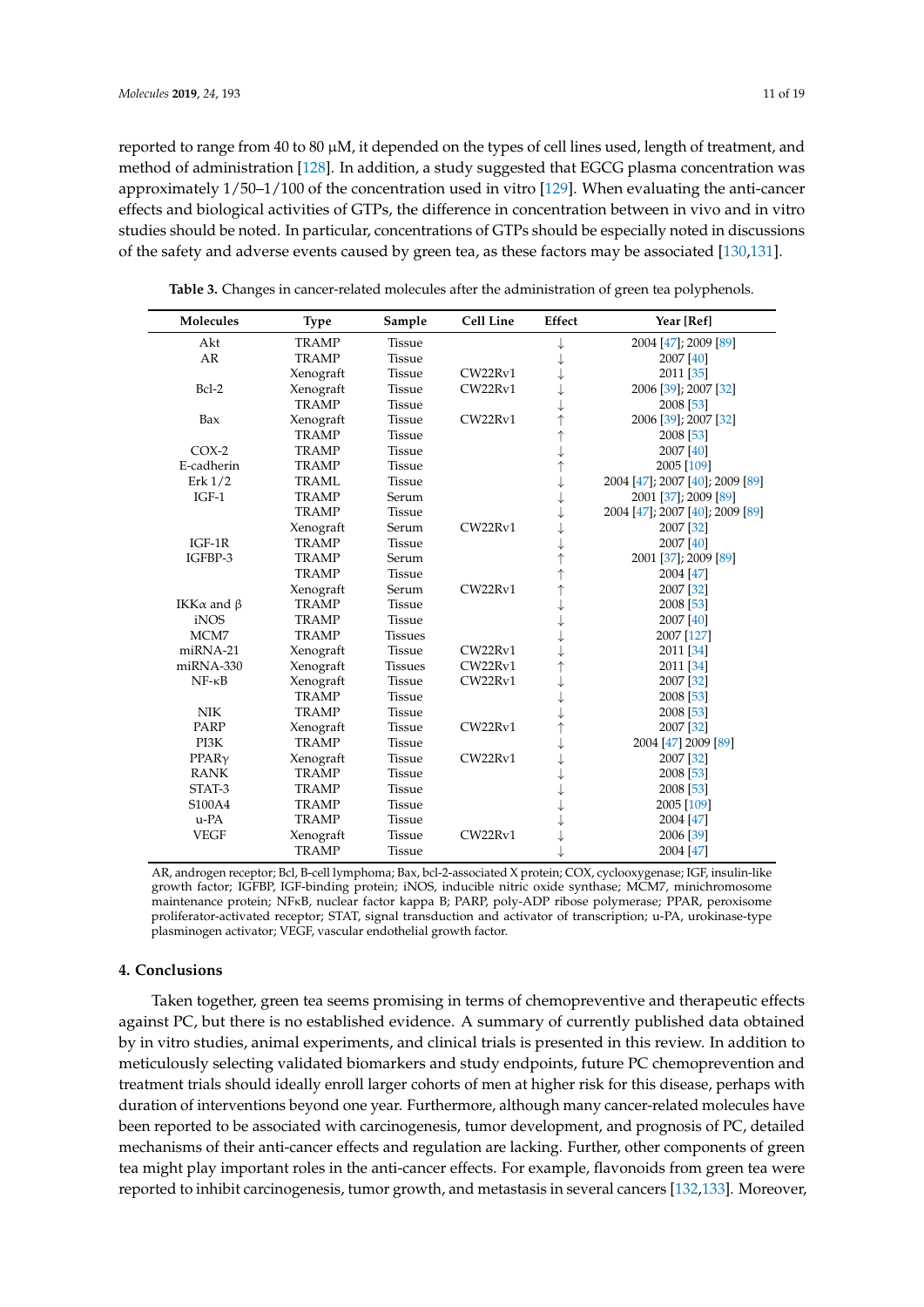quercetin was recognized as one of the green tea flavonoids, and it is reported to induce apoptosis in PC xenograft model injected androgen-sensitive LAPC-4 cells. Thus, green tea contains various substances that contribute to its beneficial effects. Moreover, there is a possibility that various other cancer-related molecules including 67kDa laminin receptor, a receptor of EGCG, are associated with malignant behaviors in malignancies [\[134\]](#page-18-5). Furthermore, we should note that the bioavailability of GTPs depends on both the concentration and reaction time. In the future, a more detailed understanding of the in vivo and in vitro pathological roles of green tea are necessary to elucidate the mechanisms of its anti-cancer effects, the regulation of which is highly complex. On the other hand, there is little information on the anti-cancer effects of EGCG alone in clinical trials, although such efficacy was reported in in vivo

studies and animal models [\[34](#page-13-2)[,36](#page-13-1)[,40\]](#page-13-6). Therefore, appraising the usefulness and limitations of green tea-based prevention and treatment of PC requires further large-scale studies of sufficient quality and stringency.

**Author Contributions:** Conceptualization: Y.M.; Supervision: H.S.; Writing—original draft preparation: Y.M., Y.S., T.H.; Writing—review and editing: H.S.; All authors agree with the final version of the manuscript. The authors declare that the content of this paper has not been published or submitted for publication elsewhere.

**Funding:** This review received no financial support.

**Acknowledgments:** We would like to thank Editage [\(www.editage.jp\)](www.editage.jp) for English language editing.

**Conflicts of Interest:** The authors declare no conflicts of interest.

# **References**

- <span id="page-11-0"></span>1. Wang, G.; Zhao, D.; Spring, D.J.; DePinho, R.A. Genetics and biology of prostate cancer. *Genes Dev.* **2018**, *32*, 1105–1140. [\[CrossRef\]](http://dx.doi.org/10.1101/gad.315739.118) [\[PubMed\]](http://www.ncbi.nlm.nih.gov/pubmed/30181359)
- <span id="page-11-1"></span>2. Di Donato, M.; Giovannelli, P.; Cernera, G.; Di Santi, A.; Marino, I.; Bilancio, A.; Galasso, G.; Auricchio, F.; Migliaccio, A.; Castoria, G. Non-genomic androgen action regulates proliferative/migratory signaling in stromal cells. *Front. Endocrinol.* **2015**, *5*, 225. [\[CrossRef\]](http://dx.doi.org/10.3389/fendo.2014.00225) [\[PubMed\]](http://www.ncbi.nlm.nih.gov/pubmed/25646090)
- <span id="page-11-2"></span>3. Moyad, M.A.; Carroll, P.R. Lifestyle recommendations to prevent prostate cancer, part II: Time to redirect our attention? *Urol. Clin. N. Am.* **2004**, *31*, 301–311. [\[CrossRef\]](http://dx.doi.org/10.1016/j.ucl.2004.03.007)
- <span id="page-11-3"></span>4. Van Poppel, H.; Tombal, B. Chemoprevention of prostate cancer with nutrients and supplements. *Cancer Manag. Res.* **2011**, *3*, 91–100. [\[CrossRef\]](http://dx.doi.org/10.2147/CMAR.S18503) [\[PubMed\]](http://www.ncbi.nlm.nih.gov/pubmed/21629831)
- <span id="page-11-4"></span>5. Bettuzzi, S.; Brausi, M.; Rizzi, F.; Castagnetti, G.; Peracchia, G.; Corti, A. Chemoprevention of human prostate cancer by oral administration of green tea catechins in volunteers with high-grade prostate intraepithelial neoplasia: A preliminary report from a one-year proof-of-principle study. *Cancer Res.* **2006**, *66*, 1234–1240. [\[CrossRef\]](http://dx.doi.org/10.1158/0008-5472.CAN-05-1145) [\[PubMed\]](http://www.ncbi.nlm.nih.gov/pubmed/16424063)
- 6. Kumar, N.B.; Pow-Sang, J.; Egan, K.M.; Spiess, P.E.; Dickinson, S.; Salup, R.; Helal, M.; McLarty, J.; Williams, C.R.; Schreiber, F.; et al. Randomized, placebo-controlled trial of green tea catechins for prostate cancer prevention. *Cancer Prev. Res.* **2015**, *8*, 879–887. [\[CrossRef\]](http://dx.doi.org/10.1158/1940-6207.CAPR-14-0324) [\[PubMed\]](http://www.ncbi.nlm.nih.gov/pubmed/25873370)
- <span id="page-11-8"></span>7. Jian, L.; Xie, L.P.; Lee, A.H.; Binns, C.W. Protective effect of green tea against prostate cancer: A case-control study in southeast China. *Int. J. Cancer* **2004**, *108*, 130–135. [\[CrossRef\]](http://dx.doi.org/10.1002/ijc.11550)
- <span id="page-11-5"></span>8. Lee, P.M.Y.; Ng, C.F.; Liu, Z.M.; Ho, W.M.; Lee, M.K.; Wang, F.; Kan, H.D.; He, Y.H.; Ng, S.S.M.; Wong, S.Y.S.; et al. Reduced prostate cancer risk with green tea and epigallocatechin 3-gallate intake among Hong Kong Chinese men. *Prostate Cancer Prostatic Dis.* **2017**, *20*, 318–322. [\[CrossRef\]](http://dx.doi.org/10.1038/pcan.2017.18)
- <span id="page-11-6"></span>9. Ito, K. Prostate cancer in Asian men. *Nat. Rev. Urol.* **2014**, *11*, 197–212. [\[CrossRef\]](http://dx.doi.org/10.1038/nrurol.2014.42)
- 10. Kelloff, G.J.; Boone, C.W.; Crowell, J.A.; Steele, V.E.; Lubet, R.A.; Doody, L.A.; Malone, W.F.; Hawk, E.T.; Sigman, C.C. New agents for cancer chemoprevention. *J. Cell Biochem. Suppl.* **1996**, *26*, 1–28. [\[CrossRef\]](http://dx.doi.org/10.1002/(SICI)1097-4644(1996)25+<1::AID-JCB1>3.0.CO;2-4)
- <span id="page-11-9"></span>11. Lee, J.; Demissie, K.; Lu, S.E.; Rhoads, G.G. Cancer incidence among Korean-American immigrants in the United States and native Koreans in South Korea. *Cancer Control* **2007**, *14*, 78–85. [\[CrossRef\]](http://dx.doi.org/10.1177/107327480701400111) [\[PubMed\]](http://www.ncbi.nlm.nih.gov/pubmed/17242674)
- <span id="page-11-7"></span>12. Yuan, J.M. Cancer prevention by green tea: Evidence from epidemiologic studies. *Am. J. Clin. Nutr.* **2013**, *98*, 1676S–1681S. [\[CrossRef\]](http://dx.doi.org/10.3945/ajcn.113.058271) [\[PubMed\]](http://www.ncbi.nlm.nih.gov/pubmed/24172305)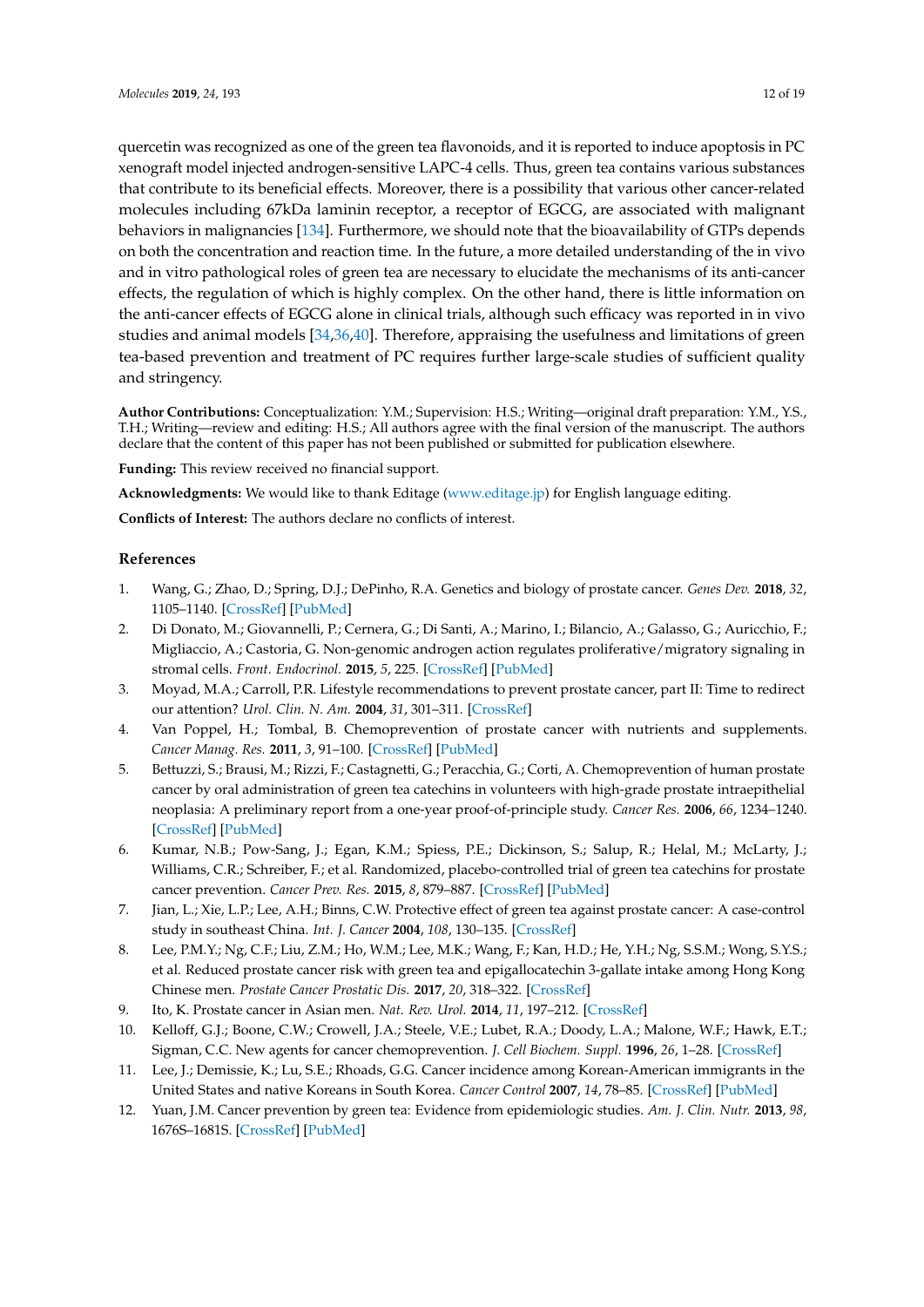- <span id="page-12-0"></span>13. Frank, J.; George, T.W.; Lodge, J.K.; Rodriguez-Mateos, A.M.; Spencer, J.P.; Minihane, A.M.; Rimbach, G. Daily consumption of an aqueous green tea extract supplement does not impair liver function or alter cardiovascular disease risk biomarkers in healthy men. *J. Nutr.* **2009**, *139*, 58–62. [\[CrossRef\]](http://dx.doi.org/10.3945/jn.108.096412) [\[PubMed\]](http://www.ncbi.nlm.nih.gov/pubmed/19056646)
- <span id="page-12-1"></span>14. Connors, S.K.; Chornokur, G.; Kumar, N.B. New insights into the mechanisms of green tea catechins in the chemoprevention of prostate cancer. *Nutr. Cancer* **2012**, *64*, 4–22. [\[CrossRef\]](http://dx.doi.org/10.1080/01635581.2012.630158) [\[PubMed\]](http://www.ncbi.nlm.nih.gov/pubmed/22098273)
- <span id="page-12-2"></span>15. Kazi, A.; Daniel, K.G.; Smith, D.M.; Kumar, N.B.; Dou, Q.P. Inhibition of the proteasome activity, a novel mechanism associated with the tumor cell apoptosis-inducing ability of genistein. *Biochem. Pharmacol.* **2003**, *66*, 965–976. [\[CrossRef\]](http://dx.doi.org/10.1016/S0006-2952(03)00414-3)
- <span id="page-12-3"></span>16. Rivero, J.R., Jr.; Thompson, I.M., Jr.; Liss, M.A.; Kaushik, D. Chemoprevention in prostate cancer: Current perspective and future directions. *Cold Spring Harb. Perspect. Med.* **2018**, *8*, a030494. [\[CrossRef\]](http://dx.doi.org/10.1101/cshperspect.a030494)
- <span id="page-12-4"></span>17. Unger, J.M.; Barlow, W.E.; Tangen, C.M.; Ramsey, S.D.; Thompson, I.M., Jr.; Klein, E.A.; LeBlanc, M.; Blanke, C.D.; Goodman, P.J.; Minasian, L.M.; et al. The scientific impact and value of large, NCI-sponsored randomized phase III cancer chemoprevention trials. *Cancer Epidemiol.* **2018**, *55*, 117–122. [\[CrossRef\]](http://dx.doi.org/10.1016/j.canep.2018.06.005)
- <span id="page-12-5"></span>18. Saleem, M.; Adhami, V.M.; Siddiqui, I.A.; Mukhtar, H. Tea beverage in chemoprevention of prostate cancer: A mini-review. *Nutr. Cancer* **2003**, *47*, 13–23. [\[CrossRef\]](http://dx.doi.org/10.1207/s15327914nc4701_2)
- <span id="page-12-6"></span>19. Sonoda, T.; Nagata, Y.; Mori, M.; Miyanaga, N.; Takashima, N.; Okumura, K.; Goto, K.; Naito, S.; Fujimoto, K.; Hirao, Y.; et al. A case-control study of diet and prostate cancer in Japan: Possible protective effect of traditional Japanese diet. *Cancer Sci.* **2004**, *95*, 238–324. [\[CrossRef\]](http://dx.doi.org/10.1111/j.1349-7006.2004.tb02209.x)
- <span id="page-12-7"></span>20. Li, M.L.; Lin, J.; Hou, J.G.; Xu, L.; Cui, X.G.; Xu, X.X.; Yu, Y.W.; Han, X.; Wang, G.M.; Guo, J.M.; et al. Environmental and psycho-social factors related to prostate cancer risk in the Chinese population: A case-control study. *Biomed. Environ. Sci.* **2014**, *27*, 707–717. [\[CrossRef\]](http://dx.doi.org/10.3967/bes2014.089)
- <span id="page-12-8"></span>21. Severson, R.K.; Nomura, A.M.; Grove, J.S.; Stemmermann, G.N. A prospective study of demographics, diet, and prostate cancer among men of Japanese ancestry in Hawaii. *Cancer Res.* **1898**, *49*, 1857–1860.
- <span id="page-12-9"></span>22. Allen, N.E.; Sauvaget, C.; Roddam, A.W.; Appleby, P.; Nagano, J.; Suzuki, G.; Key, T.J.; Koyama, K. A prospective study of diet and prostate cancer in Japanese men. *Cancer Causes Control* **2004**, *15*, 911–920. [\[CrossRef\]](http://dx.doi.org/10.1007/s10552-004-1683-y) [\[PubMed\]](http://www.ncbi.nlm.nih.gov/pubmed/15577293)
- <span id="page-12-10"></span>23. Kikuchi, N.; Ohmori, K.; Shimazu, T.; Nakaya, N.; Kuriyama, S.; Nishino, Y.; Tsubono, Y.; Tsuji, I. No association between green tea and prostate cancer risk in Japanese men: The Ohsaki Cohort Study. *Br. J. Cancer* **2006**, *95*, 371–373. [\[CrossRef\]](http://dx.doi.org/10.1038/sj.bjc.6603230)
- <span id="page-12-11"></span>24. Kurahashi, N.; Sasazuki, S.; Iwasaki, M.; Inoue, M.; Tsugane, S.; Group, J.S. Green tea consumption and prostate cancer risk in Japanese men: A prospective study. *Am. J. Epidemiol.* **2008**, *167*, 71–77. [\[CrossRef\]](http://dx.doi.org/10.1093/aje/kwm249) [\[PubMed\]](http://www.ncbi.nlm.nih.gov/pubmed/17906295)
- <span id="page-12-12"></span>25. Montague, J.A.; Butler, L.M.; Wu, A.H.; Genkinger, J.M.; Koh, W.P.; Wong, A.S.; Wang, R.; Yuan, J.M.; Yu, M.C. Green and black tea intake in relation to prostate cancer risk among Singapore Chinese. *Cancer Causes Control* **2012**, *23*, 1635–1641. [\[CrossRef\]](http://dx.doi.org/10.1007/s10552-012-0041-8) [\[PubMed\]](http://www.ncbi.nlm.nih.gov/pubmed/22864870)
- <span id="page-12-13"></span>26. Brausi, M.; Rizzi, F.; Bettuzzi, S. Chemoprevention of human prostate cancer by green tea catechins: Two years later. A follow-up update. *Eur. Urol.* **2008**, *54*, 472–473. [\[CrossRef\]](http://dx.doi.org/10.1016/j.eururo.2008.03.100) [\[PubMed\]](http://www.ncbi.nlm.nih.gov/pubmed/18406041)
- <span id="page-12-14"></span>27. Zheng, J.; Yang, B.; Huang, T.; Yu, Y.; Yang, J.; Li, D. Green tea and black tea consumption and prostate cancer risk: An exploratory meta-analysis of observational studies. *Nutr. Cancer* **2011**, *63*, 663–672. [\[CrossRef\]](http://dx.doi.org/10.1080/01635581.2011.570895)
- <span id="page-12-15"></span>28. Guo, Y.; Zhi, F.; Chen, P.; Zhao, K.; Xiang, H.; Mao, Q.; Wang, X.; Zhang, X. Green tea and the risk of prostate cancer: A systematic review and meta-analysis. *Medicine* **2017**, *96*, e6426. [\[CrossRef\]](http://dx.doi.org/10.1097/MD.0000000000006426)
- <span id="page-12-16"></span>29. Lin, Y.W.; Hu, Z.H.; Wang, X.; Mao, Q.Q.; Qin, J.; Zheng, X.Y.; Xie, L.P. Tea consumption and prostate cancer: An updated meta-analysis. *World J. Surg. Oncol.* **2014**, *12*, 38. [\[CrossRef\]](http://dx.doi.org/10.1186/1477-7819-12-38)
- <span id="page-12-17"></span>30. Gupta, S.; Ahmad, N.; Nieminen, A.L.; Mukhtar, H. Growth inhibition, cell-cycle dysregulation, and induction of apoptosis by green tea constituent (-)-epigallocatechin-3-gallate in androgen-sensitive and androgen-insensitive human prostate carcinoma cells. *Toxicol. Appl. Pharmacol.* **2000**, *164*, 82–90. [\[CrossRef\]](http://dx.doi.org/10.1006/taap.1999.8885)
- 31. Stuart, E.C.; Scandlyn, M.J.; Rosengren, R.J. Role of epigallocatechin gallate (EGCG) in the treatment of breast and prostate cancer. *Life Sci.* **2006**, *79*, 2329–2336. [\[CrossRef\]](http://dx.doi.org/10.1016/j.lfs.2006.07.036)
- <span id="page-12-18"></span>32. Adhami, V.M.; Malik, A.; Zaman, N.; Sarfaraz, S.; Siddiqui, I.A.; Syed, D.N.; Afaq, F.; Pasha, F.S.; Saleem, M.; Mukhtar, H. Combined inhibitory effects of green tea polyphenols and selective cyclooxygenase-2 inhibitors on the growth of human prostate cancer cells both in vitro and in vivo. *Clin. Cancer Res.* **2007**, *13*, 1611–1619. [\[CrossRef\]](http://dx.doi.org/10.1158/1078-0432.CCR-06-2269) [\[PubMed\]](http://www.ncbi.nlm.nih.gov/pubmed/17332308)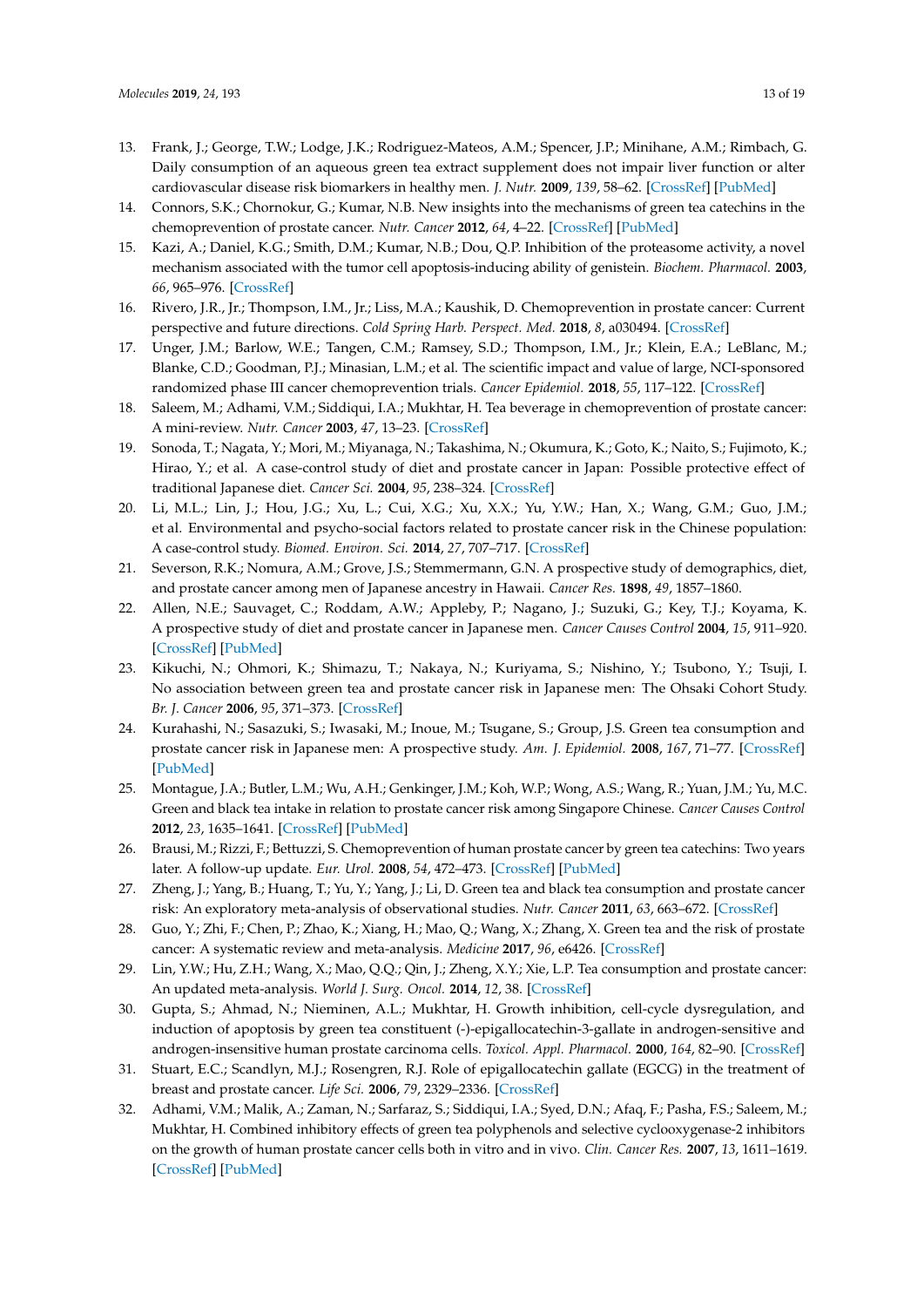- <span id="page-13-8"></span>33. Thomas, F.; Patel, S.; Holly, J.M.; Persad, R.; Bahl, A.; Perks, C.M. Dihydrotestosterone sensitises LNCaP cells to death induced by epigallocatechin-3-gallate (EGCG) or an IGF-I receptor inhibitor. *Prostate* **2009**, *69*, 219–224. [\[CrossRef\]](http://dx.doi.org/10.1002/pros.20873) [\[PubMed\]](http://www.ncbi.nlm.nih.gov/pubmed/18942120)
- <span id="page-13-2"></span>34. Chung, L.Y.; Cheung, T.C.; Kong, S.K.; Fung, K.P.; Choy, Y.M.; Chan, Z.Y.; Kwok, T.T. Induction of apoptosis by green tea catechins in human prostate cancer DU145 cells. *Life Sci.* **2001**, *68*, 1207–1214. [\[CrossRef\]](http://dx.doi.org/10.1016/S0024-3205(00)01020-1)
- <span id="page-13-0"></span>35. Siddiqui, I.A.; Asim, M.; Hafeez, B.B.; Adhami, V.M.; Tarapore, R.S.; Mukhtar, H. Green tea polyphenol EGCG blunts androgen receptor function in prostate cancer. *FASEB J.* **2011**, *25*, 1198–1207. [\[CrossRef\]](http://dx.doi.org/10.1096/fj.10-167924)
- <span id="page-13-1"></span>36. Chuu, C.P.; Chen, R.Y.; Kokontis, J.M.; Hiipakka, R.A.; Liao, S. Suppression of androgen receptor signaling and prostate specific antigen expression by (-)-epigallocatechin-3-gallate in different progression stages of LNCaP prostate cancer cells. *Cancer Lett.* **2009**, *275*, 86–92. [\[CrossRef\]](http://dx.doi.org/10.1016/j.canlet.2008.10.001)
- <span id="page-13-3"></span>37. Gupta, S.; Hastak, K.; Ahmad, N.; Lewin, J.S.; Mukhtar, H. Inhibition of prostate carcinogenesis in TRAMP mice by oral infusion of green tea polyphenols. *Proc. Natl. Acad. Sci. USA* **2001**, *98*, 10350–10355. [\[CrossRef\]](http://dx.doi.org/10.1073/pnas.171326098)
- <span id="page-13-4"></span>38. Liao, S.; Umekita, Y.; Guo, J.; Kokontis, J.M.; Hiipakka, R.A. Growth inhibition and regression of human prostate and breast tumors in athymic mice by tea epigallocatechin gallate. *Cancer Lett.* **1995**, *96*, 239–243. [\[CrossRef\]](http://dx.doi.org/10.1016/0304-3835(95)03948-V)
- <span id="page-13-5"></span>39. Siddiqui, I.A.; Zaman, N.; Aziz, M.H.; Reagan-Shaw, S.R.; Sarfaraz, S.; Adhami, V.M.; Ahmad, N.; Raisuddin, S.; Mukhtar, H. Inhibition of CWR22Rnu1 tumor growth and PSA secretion in athymic nude mice by green and black teas. *Carcinogenesis* **2006**, *27*, 833–839. [\[CrossRef\]](http://dx.doi.org/10.1093/carcin/bgi323)
- <span id="page-13-6"></span>40. Harper, C.E.; Patel, B.B.; Wang, J.; Eltoum, I.A.; Lamartiniere, C.A. Epigallocatechin-3-gallate suppresses early stage, but not late stage prostate cancer in TRAMP mice: Mechanisms of action. *Prostate* **2007**, *67*, 1576–1589. [\[CrossRef\]](http://dx.doi.org/10.1002/pros.20643)
- <span id="page-13-7"></span>41. Wang, P.; Vadgama, J.V.; Said, J.W.; Magyar, C.E.; Doan, N.; Heber, D.; Henning, S.M. Enhanced inhibition of prostate cancer xenograft tumor growth by combining quercetin and green tea. *J. Nutr. Biochem.* **2014**, *25*, 73–80. [\[CrossRef\]](http://dx.doi.org/10.1016/j.jnutbio.2013.09.005) [\[PubMed\]](http://www.ncbi.nlm.nih.gov/pubmed/24314868)
- <span id="page-13-9"></span>42. Paschka, A.G.; Butler, R.; Young, C.Y. Induction of apoptosis in prostate cancer cell lines by the green tea component, (-)-epigallocatechin-3-gallate. *Cancer Lett.* **1998**, *130*, 1–7. [\[CrossRef\]](http://dx.doi.org/10.1016/S0304-3835(98)00084-6)
- <span id="page-13-10"></span>43. Ahmad, N.; Feyes, D.K.; Nieminen, A.L.; Agarwal, R.; Mukhtar, H. Green tea constituent epigallocatechin-3-gallate and induction of apoptosis and cell cycle arrest in human carcinoma cells. *J. Natl. Cancer Inst.* **1997**, *89*, 1881–1886. [\[CrossRef\]](http://dx.doi.org/10.1093/jnci/89.24.1881) [\[PubMed\]](http://www.ncbi.nlm.nih.gov/pubmed/9414176)
- <span id="page-13-11"></span>44. Hastak, K.; Gupta, S.; Ahmad, N.; Agarwal, M.K.; Agarwal, M.L.; Mukhtar, H. Role of p53 and NF-kappaB in epigallocatechin-3-gallate-induced apoptosis of LNCaP cells. *Oncogene* **2003**, *22*, 4851–4859. [\[CrossRef\]](http://dx.doi.org/10.1038/sj.onc.1206708) [\[PubMed\]](http://www.ncbi.nlm.nih.gov/pubmed/12894226)
- <span id="page-13-12"></span>45. Agarwal, R. Cell signaling and regulators of cell cycles of human prostate cancer prevention by dietary agents. *Biochem. Pharmacol.* **2000**, *60*, 1051–1059. [\[CrossRef\]](http://dx.doi.org/10.1016/S0006-2952(00)00385-3)
- <span id="page-13-13"></span>46. Siddiqui, I.A.; Adhami, V.M.; Afaq, F.; Ahmad, N.; Mukhtar, H. Modulation of phosphatidylinositol-3-kinase/protein kinase B- and mitogen-activated protein kinase-pathways by tea polyphenols in human prostate cancer cells. *J. Cell Biochem.* **2004**, *91*, 232–242. [\[CrossRef\]](http://dx.doi.org/10.1002/jcb.10737) [\[PubMed\]](http://www.ncbi.nlm.nih.gov/pubmed/14743383)
- <span id="page-13-14"></span>47. Adhami, V.M.; Siddiqui, I.A.; Ahmad, N.; Gupta, S.; Mukhtar, H. Oral consumption of green tea polyphenols inhibits insulin-like growth factor-I-induced signaling in an autochthonous mouse model of prostate cancer. *Cancer Res.* **2004**, *64*, 8715–8722. [\[CrossRef\]](http://dx.doi.org/10.1158/0008-5472.CAN-04-2840)
- <span id="page-13-15"></span>48. Caporali, A.; Davalli, P.; Astancolle, S.; D'Arca, D.; Brausi, M.; Bettuzzi, S.; Corti, A. The chemopreventive action of catechins in the TRAMP mouse model of prostate carcinogenesis is accompanied by clusterin over-expression. *Carcinogenesis* **2004**, *25*, 2217–2224. [\[CrossRef\]](http://dx.doi.org/10.1093/carcin/bgh235)
- <span id="page-13-16"></span>49. Bettuzzi, S.; Davalli, P.; Davoli, S.; Chayka, O.; Rizzi, F.; Belloni, L.; Pellacani, D.; Fregni, G.; Astancolle, S.; Fassan, M.; et al. Genetic inactivation of ApoJ/clusterin: Effects on prostate tumourigenesis and metastatic spread. *Oncogene* **2009**, *28*, 4344–4452. [\[CrossRef\]](http://dx.doi.org/10.1038/onc.2009.286)
- <span id="page-13-17"></span>50. Sala, A.; Bettuzzi, S.; Pucci, S.; Chayka, O.; Dews, M.; Thomas-Tikhonenko, A. Regulation of CLU gene expression by oncogenes and epigenetic factors implications for tumorigenesis. *Adv. Cancer Res.* **2009**, *105*, 115–132. [\[CrossRef\]](http://dx.doi.org/10.1016/S0065-230X(09)05007-6)
- <span id="page-13-18"></span>51. Edlich, F. BCL-2 proteins and apoptosis: Recent insights and unknowns. *Biochem. Biophys. Res. Commun.* **2018**, *500*, 26–34. [\[CrossRef\]](http://dx.doi.org/10.1016/j.bbrc.2017.06.190) [\[PubMed\]](http://www.ncbi.nlm.nih.gov/pubmed/28676391)
- <span id="page-13-19"></span>52. Villanova, L.; Careccia, S.; De Maria, R.; Fiori, M.E. Micro-economics of apoptosis in cancer: ncRNAs modulation of BCL-2 family members. *Int. J. Mol. Sci.* **2018**, *19*, 958. [\[CrossRef\]](http://dx.doi.org/10.3390/ijms19040958)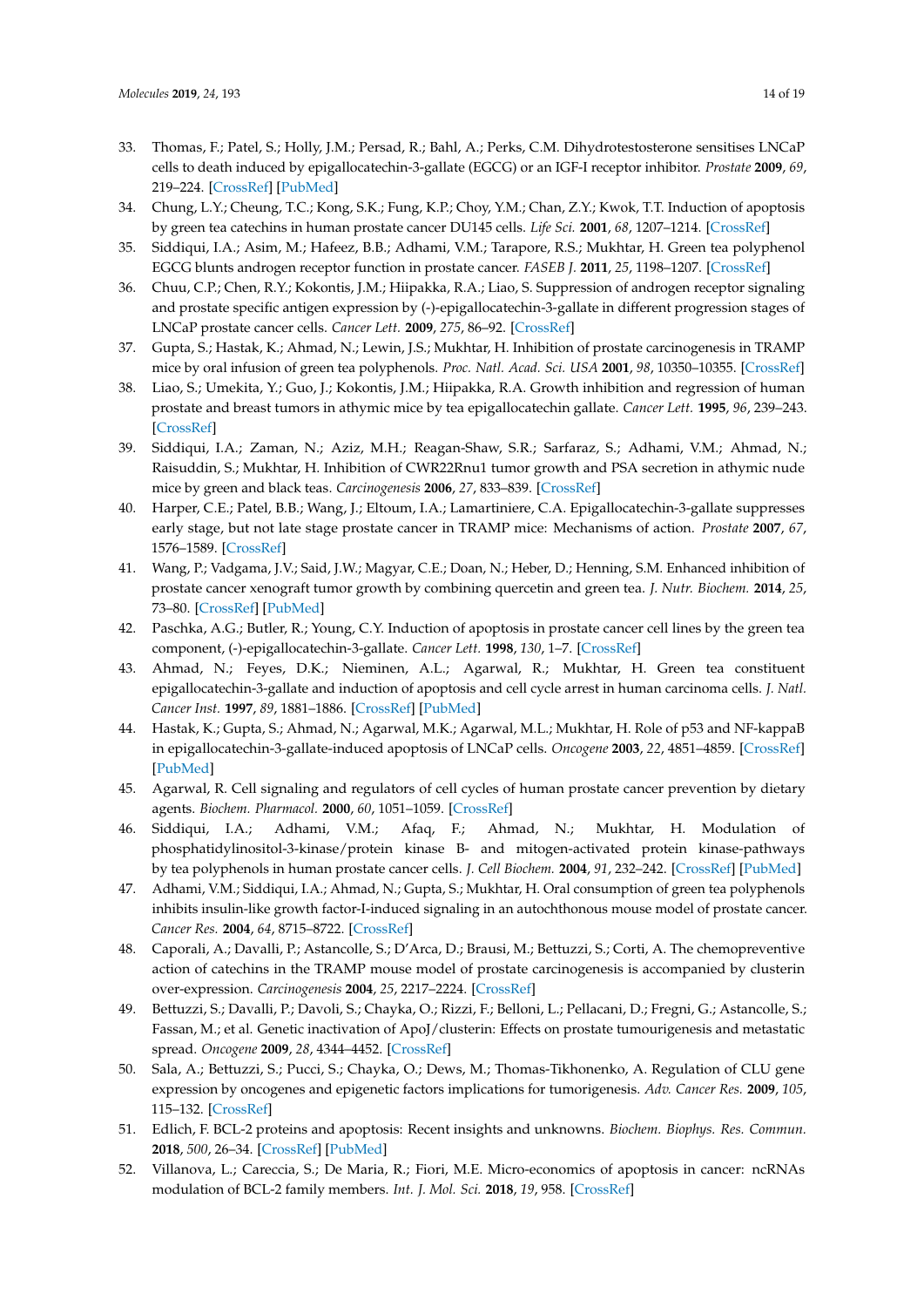- <span id="page-14-0"></span>53. Siddiqui, I.A.; Shukla, Y.; Adhami, V.M.; Sarfaraz, S.; Asim, M.; Hafeez, B.B.; Mukhtar, H. Suppression of NFkappaB and its regulated gene products by oral administration of green tea polyphenols in an autochthonous mouse prostate cancer model. *Pharm. Res.* **2008**, *25*, 2135–2142. [\[CrossRef\]](http://dx.doi.org/10.1007/s11095-008-9553-z)
- <span id="page-14-1"></span>54. Rizzi, F.; Naponelli, V.; Silva, A.; Modernelli, A.; Ramazzina, I.; Bonacini, M.; Tardito, S.; Gatti, R.; Uggeri, J.; Bettuzzi, S. Polyphenon E(R), a standardized green tea extract, induces endoplasmic reticulum stress, leading to death of immortalized PNT1a cells by anoikis and tumorigenic PC3 by necroptosis. *Carcinogenesis* **2014**, *35*, 828–839. [\[CrossRef\]](http://dx.doi.org/10.1093/carcin/bgt481) [\[PubMed\]](http://www.ncbi.nlm.nih.gov/pubmed/24343359)
- <span id="page-14-2"></span>55. Wen, S.; Niu, Y.; Lee, S.O.; Chang, C. Androgen receptor (AR) positive vs negative roles in prostate cancer cell deaths including apoptosis, anoikis, entosis, necrosis and autophagic cell death. *Cancer Treat. Rev.* **2014**, *40*, 31–40. [\[CrossRef\]](http://dx.doi.org/10.1016/j.ctrv.2013.07.008) [\[PubMed\]](http://www.ncbi.nlm.nih.gov/pubmed/23993415)
- <span id="page-14-3"></span>56. Modernelli, A.; Naponelli, V.; Giovanna Troglio, M.; Bonacini, M.; Ramazzina, I.; Bettuzzi, S.; Rizzi, F. EGCG antagonizes Bortezomib cytotoxicity in prostate cancer cells by an autophagic mechanism. *Sci. Rep.* **2015**, *5*, 15270. [\[CrossRef\]](http://dx.doi.org/10.1038/srep15270) [\[PubMed\]](http://www.ncbi.nlm.nih.gov/pubmed/26471237)
- <span id="page-14-4"></span>57. Naponelli, V.; Modernelli, A.; Bettuzzi, S.; Rizzi, F. Roles of autophagy induced by natural compounds in prostate cancer. *Biomed. Res. Int.* **2015**, *2015*, 121826. [\[CrossRef\]](http://dx.doi.org/10.1155/2015/121826)
- <span id="page-14-5"></span>58. Naponelli, V.; Ramazzina, I.; Lenzi, C.; Bettuzzi, S.; Rizzi, F. Green tea catechins for prostate cancer prevention: Present achievements and future challenges. *Antioxidants* **2017**, *6*, 26. [\[CrossRef\]](http://dx.doi.org/10.3390/antiox6020026)
- <span id="page-14-6"></span>59. Nair, J.J.; van Staden, J. Cell cycle modulatory effects of Amaryllidaceae alkaloids. *Life Sci.* **2018**, *213*, 94–101. [\[CrossRef\]](http://dx.doi.org/10.1016/j.lfs.2018.08.073) [\[PubMed\]](http://www.ncbi.nlm.nih.gov/pubmed/30179629)
- <span id="page-14-7"></span>60. Zohny, S.F.; Al-Malki, A.L.; Zamzami, M.A.; Choudhry, H. p21Waf1/Cip1: Its paradoxical effect in the regulation of breast cancer. *Breast Cancer* **2019**, in press. [\[CrossRef\]](http://dx.doi.org/10.1007/s12282-018-0913-1)
- <span id="page-14-8"></span>61. Shirakami, Y.; Shimizu, M. Possible mechanisms of green tea and its constituents against cancer. *Molecules* **2018**, *23*, 2284. [\[CrossRef\]](http://dx.doi.org/10.3390/molecules23092284) [\[PubMed\]](http://www.ncbi.nlm.nih.gov/pubmed/30205425)
- <span id="page-14-9"></span>62. Moses, M.A.; Henry, E.C.; Ricke, W.A.; Gasiewicz, T.A. The heat shock protein 90 inhibitor, (-)-epigallocatechin gallate, has anticancer activity in a novel human prostate cancer progression model. *Cancer Prev. Res.* **2015**, *8*, 249–257. [\[CrossRef\]](http://dx.doi.org/10.1158/1940-6207.CAPR-14-0224) [\[PubMed\]](http://www.ncbi.nlm.nih.gov/pubmed/25604133)
- <span id="page-14-10"></span>63. Gupta, S.; Hussain, T.; Mukhtar, H. Molecular pathway for (-)-epigallocatechin-3-gallate-induced cell cycle arrest and apoptosis of human prostate carcinoma cells. *Arch. Biochem. Biophys.* **2003**, *410*, 177–185. [\[CrossRef\]](http://dx.doi.org/10.1016/S0003-9861(02)00668-9)
- <span id="page-14-11"></span>64. Bhatia, N.; Agarwal, R. Detrimental effect of cancer preventive phytochemicals silymarin, genistein and epigallocatechin 3-gallate on epigenetic events in human prostate carcinoma DU145 cells. *Prostate* **2001**, *46*, 98–107. [\[CrossRef\]](http://dx.doi.org/10.1002/1097-0045(20010201)46:2<98::AID-PROS1013>3.0.CO;2-K)
- <span id="page-14-12"></span>65. Perry, J.E.; Grossmann, M.E.; Tindall, D.J. Androgen regulation of gene expression. *Prostate Suppl.* **1996**, *6*, 79–81. [\[CrossRef\]](http://dx.doi.org/10.1002/(SICI)1097-0045(1996)6+<79::AID-PROS15>3.0.CO;2-O)
- <span id="page-14-18"></span>66. Chappell, W.H.; Abrams, S.L.; Lertpiriyapong, K.; Fitzgerald, T.L.; Martelli, A.M.; Cocco, L.; Rakus, D.; Gizak, A.; Terrian, D.; Steelman, L.S.; et al. Novel roles of androgen receptor, epidermal growth factor receptor, TP53, regulatory RNAs, NF-kappa-B, chromosomal translocations, neutrophil associated gelatinase, and matrix metalloproteinase-9 in prostate cancer and prostate cancer stem cells. *Adv. Biol. Regul.* **2016**, *60*, 64–87. [\[CrossRef\]](http://dx.doi.org/10.1016/j.jbior.2015.10.001)
- <span id="page-14-13"></span>67. Culig, Z.; Santer, F.R. Androgen receptor signaling in prostate cancer. *Cancer Metastasis Rev.* **2014**, *33*, 413–427. [\[CrossRef\]](http://dx.doi.org/10.1007/s10555-013-9474-0)
- <span id="page-14-14"></span>68. Ren, F.; Zhang, S.; Mitchell, S.H.; Butler, R.; Young, C.Y. Tea polyphenols down-regulate the expression of the androgen receptor in LNCaP prostate cancer cells. *Oncogene* **2000**, *19*, 1924–1932. [\[CrossRef\]](http://dx.doi.org/10.1038/sj.onc.1203511)
- <span id="page-14-15"></span>69. Lee, Y.H.; Kwak, J.; Choi, H.K.; Choi, K.C.; Kim, S.; Lee, J.; Jun, W.; Park, H.J.; Yoon, H.G. EGCG suppresses prostate cancer cell growth modulating acetylation of androgen receptor by anti-histone acetyltransferase activity. *Int. J. Mol. Med.* **2012**, *30*, 69–74. [\[CrossRef\]](http://dx.doi.org/10.3892/ijmm.2012.966)
- <span id="page-14-16"></span>70. Liao, S.; Hiipakka, R.A. Selective inhibition of steroid 5 alpha-reductase isozymes by tea epicatechin-3-gallate and epigallocatechin-3-gallate. *Biochem. Biophys. Res. Commun.* **1995**, *214*, 833–838. [\[CrossRef\]](http://dx.doi.org/10.1006/bbrc.1995.2362)
- <span id="page-14-17"></span>71. Figueiroa, M.S.; César Vieira, J.S.; Leite, D.S.; Filho, R.C.; Ferreira, F.; Gouveia, P.S.; Udrisar, D.P.; Wanderley, M.I. Green tea polyphenols inhibit testosterone production in rat Leydig cells. *Asian J. Androl.* **2009**, *11*, 362–370. [\[CrossRef\]](http://dx.doi.org/10.1038/aja.2009.2)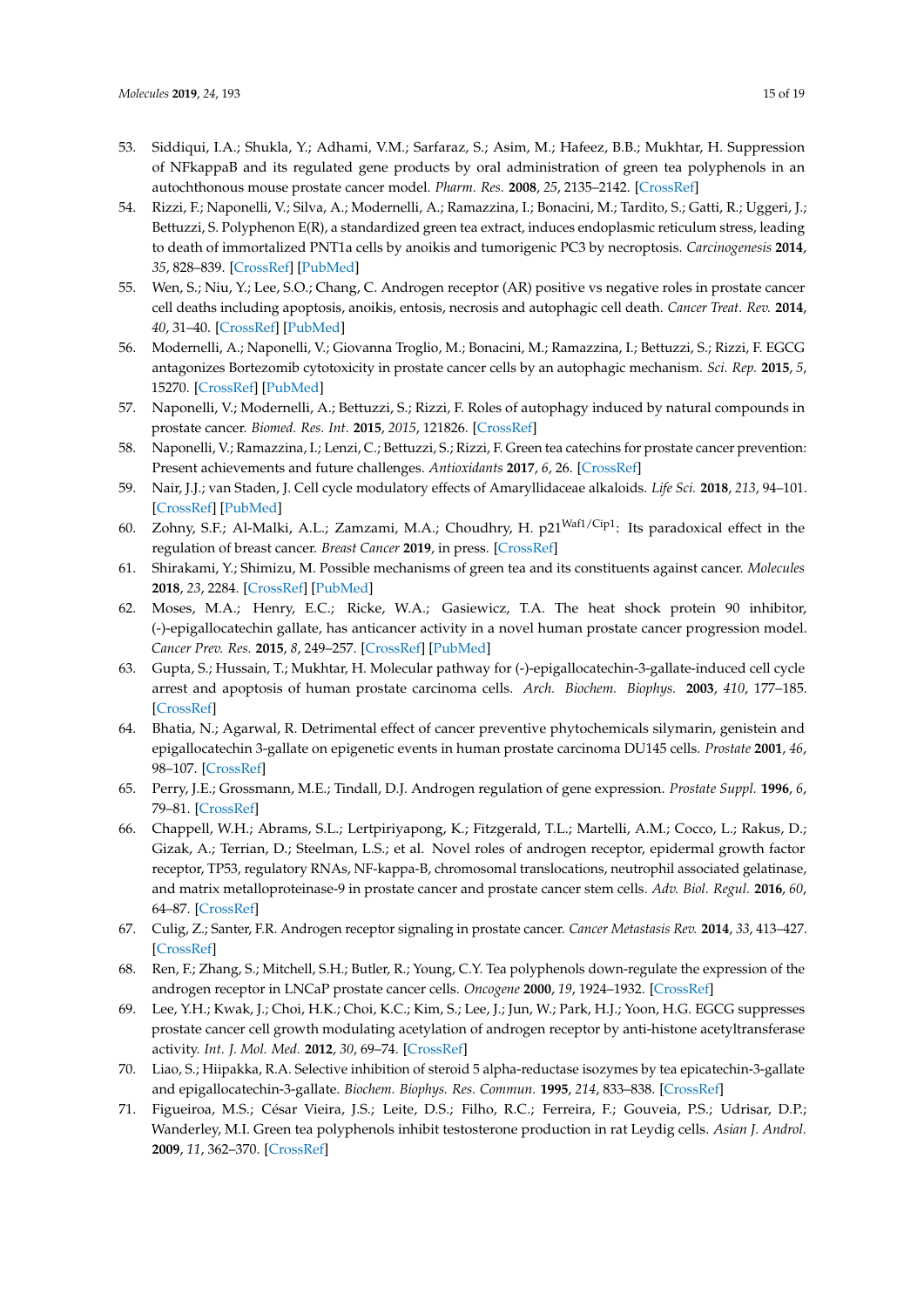- <span id="page-15-0"></span>72. Zhou, J.; Lei, Y.; Chen, J.; Zhou, X. Potential ameliorative effects of epigallocatechin-3-gallate against testosterone-induced benign prostatic hyperplasia and fibrosis in rats. *Int. Immunopharmacol.* **2018**, *64*, 162–169. [\[CrossRef\]](http://dx.doi.org/10.1016/j.intimp.2018.08.038) [\[PubMed\]](http://www.ncbi.nlm.nih.gov/pubmed/30179845)
- <span id="page-15-1"></span>73. Lokeshwar, B.L. MMP inhibition in prostate cancer. *Ann. N. Y. Acad. Sci.* **1999**, *878*, 271–289. [\[CrossRef\]](http://dx.doi.org/10.1111/j.1749-6632.1999.tb07690.x) [\[PubMed\]](http://www.ncbi.nlm.nih.gov/pubmed/10415736)
- 74. Maruta, S.; Miyata, Y.; Sagara, Y.; Kanda, S.; Iwata, T.; Watanabe, S.I.; Sakai, H.; Hayashi, T.; Kanetake, H. Expression of matrix metalloproteinase-10 in non-metastatic prostate cancer: Correlation with an imbalance in cell proliferation and apoptosis. *Oncol. Lett.* **2010**, *1*, 417–421. [\[CrossRef\]](http://dx.doi.org/10.3892/ol_00000073) [\[PubMed\]](http://www.ncbi.nlm.nih.gov/pubmed/22966318)
- <span id="page-15-2"></span>75. Mandel, A.; Larsson, P.; Sarwar, M.; Semenas, J.; Syed Khaja, A.S.; Persson, J.L. The interplay between AR, EGF receptor and MMP-9 signaling pathways in invasive prostate cancer. *Mol. Med.* **2018**, *24*, 34. [\[CrossRef\]](http://dx.doi.org/10.1186/s10020-018-0035-4) [\[PubMed\]](http://www.ncbi.nlm.nih.gov/pubmed/30134822)
- 76. Kleiner, D.E.; Stetler-Stevenson, W.G. Matrix metalloproteinases and metastasis. *Cancer Chemother. Pharmacol.* **1999**, *43*, S42–51. [\[CrossRef\]](http://dx.doi.org/10.1007/s002800051097) [\[PubMed\]](http://www.ncbi.nlm.nih.gov/pubmed/10357558)
- <span id="page-15-3"></span>77. Ma, F.; Wang, Z.; Abdularab, A.; Dai, L.; Niu, Y.; Jiang, N. Matrix metalloproteinase 9 and prostate cancer risk: A meta-analysis of 1059 participants. *Minerva Urol. Nefrol.* **2017**, *69*, 324–329. [\[CrossRef\]](http://dx.doi.org/10.23736/S0393-2249.16.02623-0) [\[PubMed\]](http://www.ncbi.nlm.nih.gov/pubmed/27355218)
- <span id="page-15-4"></span>78. Vayalil, P.K.; Katiyar, S.K. Treatment of epigallocatechin-3-gallate inhibits matrix metalloproteinases-2 and -9 via inhibition of activation of mitogen-activated protein kinases, c-jun and NF-kappaB in human prostate carcinoma DU-145 cells. *Prostate* **2004**, *59*, 33–42. [\[CrossRef\]](http://dx.doi.org/10.1002/pros.10352)
- <span id="page-15-5"></span>79. Roomi, M.W.; Kalinovsky, T.; Rath, M.; Niedzwiecki, A. Down-regulation of urokinase plasminogen activator and matrix metalloproteinases and up-regulation of their inhibitors by a novel nutrient mixture in human prostate cancer cell lines PC-3 and DU-145. *Oncol. Rep.* **2011**, *26*, 1407–1413. [\[CrossRef\]](http://dx.doi.org/10.3892/or.2011.1434) [\[PubMed\]](http://www.ncbi.nlm.nih.gov/pubmed/21874261)
- <span id="page-15-6"></span>80. Hojilla, C.V.; Mohammed, F.F.; Khokha, R. Matrix metalloproteinases and their tissue inhibitors direct cell fate during cancer development. *Br. J. Cancer* **2003**, *89*, 1817–1821. [\[CrossRef\]](http://dx.doi.org/10.1038/sj.bjc.6601327) [\[PubMed\]](http://www.ncbi.nlm.nih.gov/pubmed/14612884)
- <span id="page-15-7"></span>81. Miyata, Y.; Kanda, S.; Nomata, K.; Hayashida, Y.; Kanetake, H. Expression of metalloproteinase-2, metalloproteinase-9, and tissue inhibitor of metalloproteinase-1 in transitional cell carcinoma of upper urinary tract: Correlation with tumor stage and survival. *Urology* **2004**, *63*, 602–608. [\[CrossRef\]](http://dx.doi.org/10.1016/j.urology.2003.09.035) [\[PubMed\]](http://www.ncbi.nlm.nih.gov/pubmed/15028476)
- 82. Daniele, A.; Abbate, I.; Oakley, C.; Casamassima, P.; Savino, E.; Casamassima, A.; Sciortino, G.; Fazio, V.; Gadaleta-Caldarola, G.; Catino, A.; et al. Clinical and prognostic role of matrix metalloproteinase-2, -9 and their inhibitors in breast cancer and liver diseases: A review. *Int. J. Biochem. Cell Biol.* **2016**, *77 Pt A*, 91–101. [\[CrossRef\]](http://dx.doi.org/10.1016/j.biocel.2016.06.002)
- <span id="page-15-8"></span>83. Liu, H.Y.; Gu, W.J.; Wang, C.Z.; Ji, X.J.; Mu, Y.M. Matrix metalloproteinase-9 and -2 and tissue inhibitor of matrix metalloproteinase-2 in invasive pituitary adenomas: A systematic review and meta-analysis of case-control trials. *Medicine* **2016**, *95*, e3904. [\[CrossRef\]](http://dx.doi.org/10.1097/MD.0000000000003904)
- <span id="page-15-9"></span>84. McLarty, J.; Bigelow, R.L.; Smith, M.; Elmajian, D.; Ankem, M.; Cardelli, J.A. Tea polyphenols decrease serum levels of prostate-specific antigen, hepatocyte growth factor, and vascular endothelial growth factor in prostate cancer patients and inhibit production of hepatocyte growth factor and vascular endothelial growth factor in vitro. *Cancer Prev. Res.* **2009**, *2*, 673–682. [\[CrossRef\]](http://dx.doi.org/10.1158/1940-6207.CAPR-08-0167)
- <span id="page-15-10"></span>85. Miyata, Y.; Sakai, H.; Hayashi, T.; Kanetake, H. Serum insulin-like growth factor binding protein-3/prostate-specific antigen ratio is a useful predictive marker in patients with advanced prostate cancer. *Prostate* **2003**, *54*, 125–132. [\[CrossRef\]](http://dx.doi.org/10.1002/pros.10175) [\[PubMed\]](http://www.ncbi.nlm.nih.gov/pubmed/12497585)
- 86. Bensalah, K.; Lotan, Y.; Karam, J.A.; Shariat, S.F. New circulating biomarkers for prostate cancer. *Prostate Cancer Prostatic Dis.* **2008**, *11*, 112–120. [\[CrossRef\]](http://dx.doi.org/10.1038/sj.pcan.4501026) [\[PubMed\]](http://www.ncbi.nlm.nih.gov/pubmed/17998918)
- <span id="page-15-11"></span>87. Rowlands, M.A.; Gunnell, D.; Harris, R.; Vatten, L.J.; Holly, J.M.; Martin, R.M. Circulating insulin-like growth factor peptides and prostate cancer risk: A systematic review and meta-analysis. *Int. J. Cancer.* **2009**, *124*, 2416–2429. [\[CrossRef\]](http://dx.doi.org/10.1002/ijc.24202) [\[PubMed\]](http://www.ncbi.nlm.nih.gov/pubmed/19142965)
- <span id="page-15-12"></span>88. Nguyen, M.M.; Ahmann, F.R.; Nagle, R.B.; Hsu, C.H.; Tangrea, J.A.; Parnes, H.L.; Sokoloff, M.H.; Gretzer, M.B.; Chow, H.H. Randomized, double-blind, placebo-controlled trial of polyphenon E in prostate cancer patients before prostatectomy: Evaluation of potential chemopreventive activities. *Cancer Prev. Res.* **2012**, *5*, 290–298. [\[CrossRef\]](http://dx.doi.org/10.1158/1940-6207.CAPR-11-0306)
- <span id="page-15-13"></span>89. Adhami, V.M.; Siddiqui, I.A.; Sarfaraz, S.; Khwaja, S.I.; Hafeez, B.B.; Ahmad, N.; Mukhtar, H. Effective prostate cancer chemopreventive intervention with green tea polyphenols in the TRAMP model depends on the stage of the disease. *Clin. Cancer Res.* **2009**, *15*, 1947–1953. [\[CrossRef\]](http://dx.doi.org/10.1158/1078-0432.CCR-08-2332)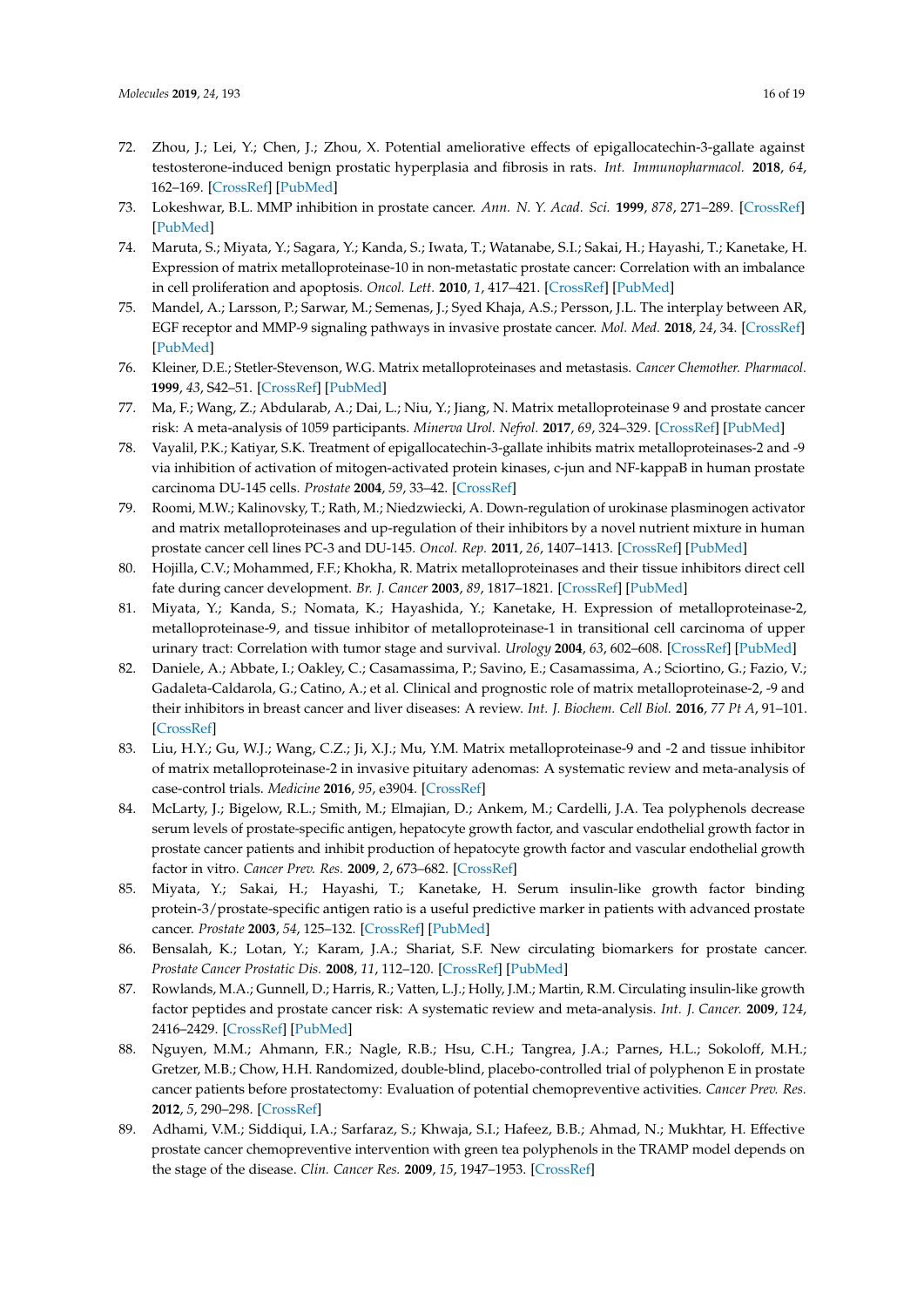- <span id="page-16-0"></span>90. Tang, C.; Zhu, G. Classic and novel signaling pathways involved cancer: Targeting the NF-κB and Syk signaling pathways. *Curr. Stem Cell Res. Ther.* **2018**, in press. [\[CrossRef\]](http://dx.doi.org/10.2174/1574888X13666180723104340)
- <span id="page-16-1"></span>91. Khurana, N.; Sikka, S.C. Targeting crosstalk between Nrf-2, NF-κB and androgen receptor signaling in prostate cancer. *Cancers* **2018**, *10*, 352. [\[CrossRef\]](http://dx.doi.org/10.3390/cancers10100352) [\[PubMed\]](http://www.ncbi.nlm.nih.gov/pubmed/30257470)
- <span id="page-16-2"></span>92. Staal, J.; Beyaert, R. Inflammation and NF-κB signaling in prostate cancer: Mechanisms and clinical implications. *Cells* **2018**, *7*, 122. [\[CrossRef\]](http://dx.doi.org/10.3390/cells7090122) [\[PubMed\]](http://www.ncbi.nlm.nih.gov/pubmed/30158439)
- <span id="page-16-3"></span>93. Hussain, T.; Gupta, S.; Adhami, V.M.; Mukhtar, H. Green tea constituent epigallocatechin-3-gallate selectively inhibits COX-2 without affecting COX-1 expression in human prostate carcinoma cells. *Int. J. Cancer* **2005**, *113*, 660–669. [\[CrossRef\]](http://dx.doi.org/10.1002/ijc.20629) [\[PubMed\]](http://www.ncbi.nlm.nih.gov/pubmed/15455372)
- <span id="page-16-4"></span>94. Han, J.; Jogie-Brahim, S.; Harada, A.; Oh, Y. Insulin-like growth factor-binding protein-3 suppresses tumor growth via activation of caspase-dependent apoptosis and cross-talk with NF-κB signaling. *Cancer Lett.* **2011**, *307*, 200–210. [\[CrossRef\]](http://dx.doi.org/10.1016/j.canlet.2011.04.004) [\[PubMed\]](http://www.ncbi.nlm.nih.gov/pubmed/21536375)
- <span id="page-16-5"></span>95. De Marzo, A.M.; Marchi, V.L.; Epstein, J.I.; Nelson, W.G. Proliferative inflammatory atrophy of the prostate: Implications for prostatic carcinogenesis. *Am. J. Pathol.* **1999**, *155*, 1985–1992. [\[CrossRef\]](http://dx.doi.org/10.1016/S0002-9440(10)65517-4)
- <span id="page-16-6"></span>96. Putzi, M.J.; De Marzo, A.M. Morphologic transitions between proliferative inflammatory atrophy and high-grade prostatic intraepithelial neoplasia. *Urology* **2000**, *56*, 828–832. [\[CrossRef\]](http://dx.doi.org/10.1016/S0090-4295(00)00776-7)
- <span id="page-16-7"></span>97. Wise, G.J.; Marella, V.K.; Talluri, G.; Shirazian, D. Cytokine variations in patients with hormone treated prostate cancer. *J. Urol.* **2000**, *164*, 722–725. [\[CrossRef\]](http://dx.doi.org/10.1016/S0022-5347(05)67289-8)
- <span id="page-16-8"></span>98. Maggio, M.; Blackford, A.; Taub, D.; Carducci, M.; Ble, A.; Metter, E.J.; Braga-Basaria, M.; Dobs, A.; Basaria, S. Circulating inflammatory cytokine expression in men with prostate cancer undergoing androgen deprivation therapy. *J. Androl.* **2006**, *27*, 725–728. [\[CrossRef\]](http://dx.doi.org/10.2164/jandrol.106.000141)
- <span id="page-16-9"></span>99. Mukherjee, S.; Siddiqui, M.A.; Dayal, S.; Ayoub, Y.Z.; Malathi, K. Epigallocatechin-3-gallate suppresses proinflammatory cytokines and chemokines induced by Toll-like receptor 9 agonists in prostate cancer cells. *J. Inflamm. Res.* **2014**, *7*, 89–101. [\[CrossRef\]](http://dx.doi.org/10.2147/JIR.S61365)
- <span id="page-16-10"></span>100. Heizmann, C.W. The multifunctional S100 protein family. *Methods Mol. Biol.* **2002**, *172*, 69–80. [\[CrossRef\]](http://dx.doi.org/10.1385/1-59259-183-3:069)
- <span id="page-16-11"></span>101. Sagara, Y.; Miyata, Y.; Iwata, T.; Kanda, S.; Hayashi, T.; Sakai, H.; Kanetake, H. Clinical significance and prognostic value of S100A4 and matrix metalloproteinase-14 in patients with organ-confined bladder cancer. *Exp. Ther. Med.* **2010**, *1*, 27–31. [\[CrossRef\]](http://dx.doi.org/10.3892/etm_00000005)
- <span id="page-16-12"></span>102. Handschuh, G.; Candidus, S.; Luber, B.; Reich, U.; Schott, C.; Oswald, S.; Becke, H.; Hutzler, P.; Birchmeier, W.; Höfler, H.; et al. Tumour-associated E-cadherin mutations alter cellular morphology, decrease cellular adhesion and increase cellular motility. *Oncogene* **1999**, *18*, 4301–4312. [\[CrossRef\]](http://dx.doi.org/10.1038/sj.onc.1202790) [\[PubMed\]](http://www.ncbi.nlm.nih.gov/pubmed/10439038)
- <span id="page-16-13"></span>103. Miyata, Y.; Sagara, Y.; Kanda, S.; Hayashi, T.; Kanetake, H. Phosphorylated hepatocyte growth factor receptor/c-Met is associated with tumor growth and prognosis in patients with bladder cancer: Correlation with matrix metalloproteinase-2 and -7 and E-cadherin. *Hum. Pathol.* **2009**, *40*, 496–504. [\[CrossRef\]](http://dx.doi.org/10.1016/j.humpath.2008.09.011) [\[PubMed\]](http://www.ncbi.nlm.nih.gov/pubmed/19121849)
- 104. Christou, N.; Perraud, A.; Blondy, S.; Jauberteau, M.O.; Battu, S.; Mathonnet, M. E-cadherin: A potential biomarker of colorectal cancer prognosis. *Oncol. Lett.* **2017**, *13*, 4571–4576. [\[CrossRef\]](http://dx.doi.org/10.3892/ol.2017.6063) [\[PubMed\]](http://www.ncbi.nlm.nih.gov/pubmed/28588719)
- <span id="page-16-14"></span>105. 105 Vu, T.; Datta, P.K. Regulation of EMT in colorectal cancer: A culprit in metastasis. *Cancers* **2017**, *9*, 171. [\[CrossRef\]](http://dx.doi.org/10.3390/cancers9120171) [\[PubMed\]](http://www.ncbi.nlm.nih.gov/pubmed/29258163)
- <span id="page-16-15"></span>106. Kaplan-Lefko, P.J.; Chen, T.M.; Ittmann, M.M.; Barrios, R.J.; Ayala, G.E.; Huss, W.J.; Maddison, L.A.; Foster, B.A.; Greenberg, N.M. Pathobiology of autochthonous prostate cancer in a pre-clinical transgenic mouse model. *Prostate* **2003**, *55*, 219–237. [\[CrossRef\]](http://dx.doi.org/10.1002/pros.10215)
- <span id="page-16-16"></span>107. Yonemura, Y.; Endou, Y.; Kimura, K.; Fushida, S.; Bandou, E.; Taniguchi, K.; Kinoshita, K.; Ninomiya, I.; Sugiyama, K.; Heizmann, C.W.; et al. Inverse expression of S100A4 and E-cadherin is associated with metastatic potential in gastric cancer. *Clin. Cancer Res.* **2000**, *6*, 4234–4242.
- <span id="page-16-17"></span>108. Liu, M.; Liu, J.; Yang, B.; Gao, X.; Gao, L.L.; Kong, Q.Y.; Zhang, P.; Li, H. Inversed expression patterns of S100A4 and E-cadherin in cervical cancers: Implication in epithelial–mesenchymal transition. *Anat. Rec.* **2017**, *300*, 2184–2191. [\[CrossRef\]](http://dx.doi.org/10.1002/ar.23688)
- <span id="page-16-18"></span>109. Saleem, M.; Adhami, V.M.; Ahmad, N.; Gupta, S.; Mukhtar, H. Prognostic significance of metastasis-associated protein S100A4 (Mts1) in prostate cancer progression and chemoprevention regimens in an autochthonous mouse model. *Clin. Cancer Res.* **2005**, *11*, 147–153.
- <span id="page-16-19"></span>110. Miyata, Y.; Kanda, S.; Nomata, K.; Eguchi, J.; Kanetake, H. Expression of cyclooxygenase-2 and EP4 receptor in transitional cell carcinoma of the upper urinary tract. *J. Urol.* **2005**, *173*, 56–60. [\[CrossRef\]](http://dx.doi.org/10.1097/01.ju.0000148272.77539.2d)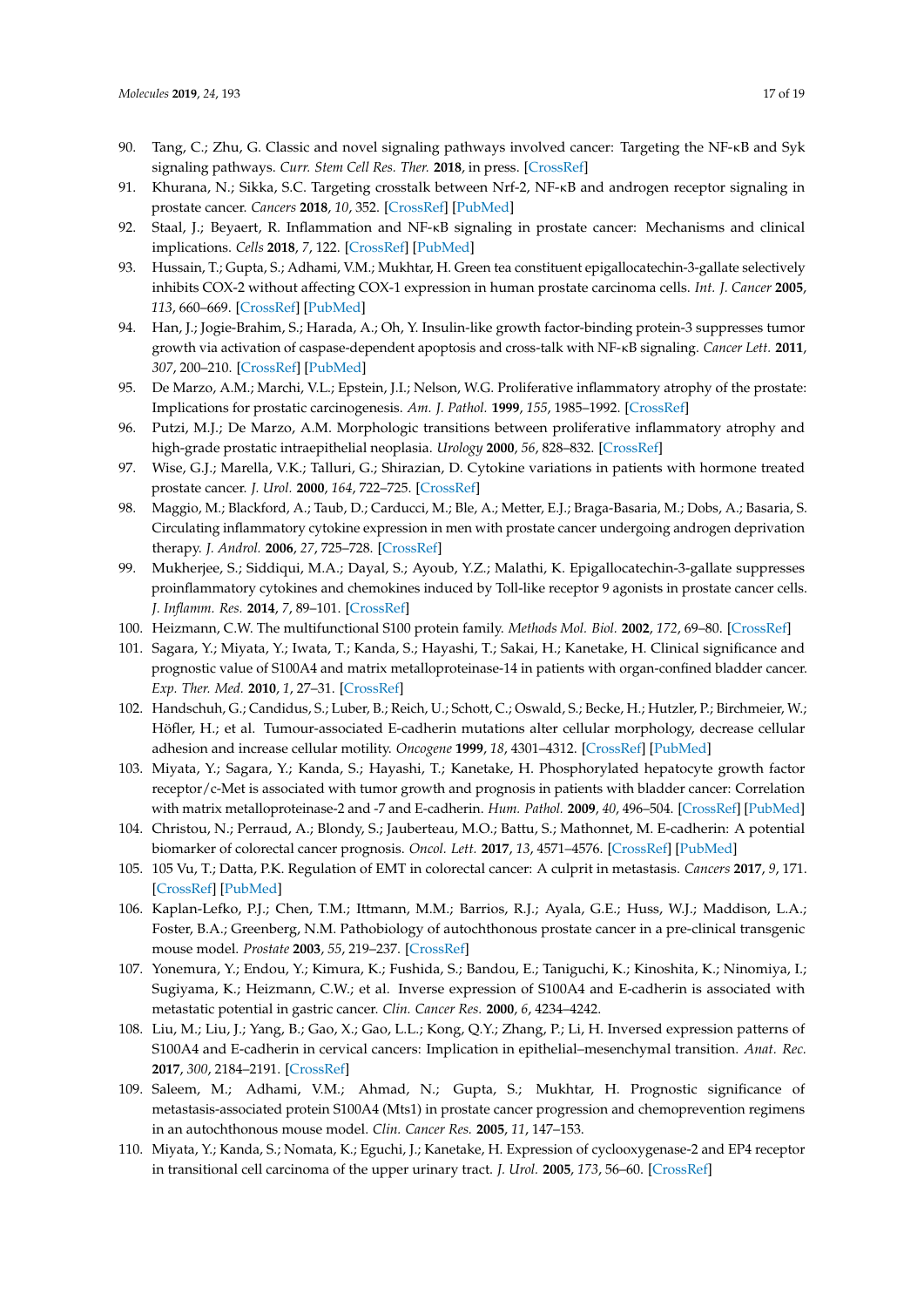- 111. Yang, G.; Deng, Q.; Fan, W.; Zhang, Z.; Xu, P.; Tang, S.; Wang, P.; Wang, J.; Yu, M. Cyclooxygenase-2 expression is positively associated with lymph node metastasis in nasopharyngeal carcinoma. *PLoS ONE* **2017**, *12*, e0173641. [\[CrossRef\]](http://dx.doi.org/10.1371/journal.pone.0173641) [\[PubMed\]](http://www.ncbi.nlm.nih.gov/pubmed/28301518)
- <span id="page-17-0"></span>112. Yao, C.; Li, G.; Cai, M.; Qian, Y.; Wang, L.; Xiao, L.; Thaiss, F.; Shi, B. Prostate cancer downregulated SIRP-α modulates apoptosis and proliferation through p38-MAPK/NF-κB/COX-2 signaling. *Oncol. Lett.* **2017**, *13*, 4995–5001. [\[CrossRef\]](http://dx.doi.org/10.3892/ol.2017.6070) [\[PubMed\]](http://www.ncbi.nlm.nih.gov/pubmed/28588738)
- <span id="page-17-1"></span>113. Ozen, M.; Creighton, C.J.; Ozdemir, M.; Ittmann, M. Widespread deregulation of microRNA expression in human prostate cancer. *Oncogene* **2008**, *27*, 1788–1793. [\[CrossRef\]](http://dx.doi.org/10.1038/sj.onc.1210809) [\[PubMed\]](http://www.ncbi.nlm.nih.gov/pubmed/17891175)
- <span id="page-17-2"></span>114. Ribas, J.; Ni, X.; Haffner, M.; Wentzel, E.A.; Salmasi, A.H.; Chowdhury, W.H.; Kudrolli, T.A.; Yegnasubramanian, S.; Luo, J.; Rodriguez, R.; et al. miR-21: An androgen receptor-regulated microRNA that promotes hormone-dependent and hormone-independent prostate cancer growth. *Cancer Res.* **2009**, *69*, 7165–7169. [\[CrossRef\]](http://dx.doi.org/10.1158/0008-5472.CAN-09-1448) [\[PubMed\]](http://www.ncbi.nlm.nih.gov/pubmed/19738047)
- <span id="page-17-3"></span>115. Lee, K.H.; Chen, Y.L.; Yeh, S.D.; Hsiao, M.; Lin, J.T.; Goan, Y.G.; Lu, P.J. MicroRNA-330 acts as tumor suppressor and induces apoptosis of prostate cancer cells through E2F1-mediated suppression of Akt phosphorylation. *Oncogene* **2009**, *28*, 3360–3370. [\[CrossRef\]](http://dx.doi.org/10.1038/onc.2009.192) [\[PubMed\]](http://www.ncbi.nlm.nih.gov/pubmed/19597470)
- <span id="page-17-4"></span>116. Strohmeyer, D.; Strauss, F.; Rössing, C.; Roberts, C.; Kaufmann, O.; Bartsch, G.; Effert, P. Expression of bFGF, VEGF and c-met and their correlation with microvessel density and progression in prostate carcinoma. *Anticancer Res.* **2004**, *24*, 1797–1804. [\[PubMed\]](http://www.ncbi.nlm.nih.gov/pubmed/15274358)
- <span id="page-17-5"></span>117. Fryczkowski, M.; Bułdak, R.J.; Hejmo, T.; Kukla, M.; Zwirska-Korczala, K. Circulating levels of omentin, ˙ leptin, VEGF, and HGF and their clinical relevance with PSA marker in prostate cancer. *Dis. Markers* **2018**, *2018*, 3852401. [\[CrossRef\]](http://dx.doi.org/10.1155/2018/3852401) [\[PubMed\]](http://www.ncbi.nlm.nih.gov/pubmed/30186533)
- <span id="page-17-6"></span>118. Miyata, Y.; Mitsunari, K.; Asai, A.; Takehara, K.; Mochizuki, Y.; Sakai, H. Pathological significance and prognostic role of microvessel density, evaluated using CD31, CD34, and CD105 in prostate cancer patients after radical prostatectomy with neoadjuvant therapy. *Prostate* **2015**, *75*, 84–91. [\[CrossRef\]](http://dx.doi.org/10.1002/pros.22894) [\[PubMed\]](http://www.ncbi.nlm.nih.gov/pubmed/25307287)
- <span id="page-17-7"></span>119. Liu, Z.Q.; Fang, J.M.; Xiao, Y.Y.; Zhao, Y.; Cui, R.; Hu, F.; Xu, Q. Prognostic role of vascular endothelial growth factor in prostate cancer: A systematic review and meta-analysis. *Int. J. Clin. Exp. Med.* **2015**, *8*, 2289–2298. [\[PubMed\]](http://www.ncbi.nlm.nih.gov/pubmed/25932165)
- <span id="page-17-8"></span>120. Eisermann, K.; Fraizer, G. The androgen receptor and VEGF: Mechanisms of androgen-regulated angiogenesis in prostate cancer. *Cancers* **2017**, *9*, 32. [\[CrossRef\]](http://dx.doi.org/10.3390/cancers9040032)
- <span id="page-17-9"></span>121. Banyard, J.; Chung, I.; Migliozzi, M.; Phan, D.T.; Wilson, A.M.; Zetter, B.R.; Bielenberg, D.R. Identification of genes regulating migration and invasion using a new model of metastatic prostate cancer. *BMC Cancer* **2014**, *14*, 387. [\[CrossRef\]](http://dx.doi.org/10.1186/1471-2407-14-387) [\[PubMed\]](http://www.ncbi.nlm.nih.gov/pubmed/24885350)
- <span id="page-17-10"></span>122. Akudugu, J.; Serafin, A.; Böhm, L. Further evaluation of uPA and PAI-1 as biomarkers for prostatic diseases. *J. Cancer Res. Clin. Oncol.* **2015**, *141*, 627–631. [\[CrossRef\]](http://dx.doi.org/10.1007/s00432-014-1848-3) [\[PubMed\]](http://www.ncbi.nlm.nih.gov/pubmed/25323935)
- <span id="page-17-11"></span>123. Ohba, K.; Miyata, Y.; Kanda, S.; Koga, S.; Hayashi, T.; Kanetake, H. Expression of urokinase-type plasminogen activator, urokinase-type plasminogen activator receptor and plasminogen activator inhibitors in patients with renal cell carcinoma: Correlation with tumor associated macrophage and prognosis. *J. Urol.* **2005**, *174*, 461–465. [\[CrossRef\]](http://dx.doi.org/10.1097/01.ju.0000165150.46006.92) [\[PubMed\]](http://www.ncbi.nlm.nih.gov/pubmed/16006865)
- <span id="page-17-12"></span>124. Lu, J.J.; Guo, H.; Gao, B.; Zhang, Y.; Lin, Q.L.; Shi, J.; Liu, J.J.; Liu, J. Prognostic value of urokinase plasminogen activator system in non-small cell lung cancer: A systematic review and meta-analysis. *Mol. Clin. Oncol.* **2018**, *8*, 127–132. [\[CrossRef\]](http://dx.doi.org/10.3892/mco.2017.1484) [\[PubMed\]](http://www.ncbi.nlm.nih.gov/pubmed/29387404)
- <span id="page-17-13"></span>125. Thomas, L.N.; Merrimen, J.; Bell, D.G.; Rendon, R.; Too, C.K. Prolactin- and testosterone-induced carboxypeptidase-D correlates with increased nitrotyrosines and Ki67 in prostate cancer. *Prostate* **2015**, *75*, 1726–1736. [\[CrossRef\]](http://dx.doi.org/10.1002/pros.23054) [\[PubMed\]](http://www.ncbi.nlm.nih.gov/pubmed/26202060)
- <span id="page-17-14"></span>126. Garrido, P.; Shalaby, A.; Walsh, E.M.; Keane, N.; Webber, M.; Keane, M.M.; Sullivan, F.J.; Kerin, M.J.; Callagy, G.; Ryan, A.E.; et al. Impact of inducible nitric oxide synthase (iNOS) expression on triple negative breast cancer outcome and activation of EGFR and ERK signaling pathways. *Oncotarget* **2017**, *8*, 80568–80588. [\[CrossRef\]](http://dx.doi.org/10.18632/oncotarget.19631) [\[PubMed\]](http://www.ncbi.nlm.nih.gov/pubmed/29113326)
- <span id="page-17-15"></span>127. McCarthy, S.; Caporali, A.; Enkemann, S.; Scaltriti, M.; Eschrich, S.; Davalli, P.; Corti, A.; Lee, A.; Sung, J.; Yeatman, T.J.; et al. Green tea catechins suppress the DNA synthesis marker MCM7 in the TRAMP model of prostate cancer. *Mol. Oncol.* **2007**, *1*, 196–204. [\[CrossRef\]](http://dx.doi.org/10.1016/j.molonc.2007.05.007) [\[PubMed\]](http://www.ncbi.nlm.nih.gov/pubmed/18521193)
- <span id="page-17-16"></span>128. Johnson, J.J.; Bailey, H.H.; Mukhtar, H. Green tea polyphenols for prostate cancer chemoprevention: A translational perspective. *Phytomedicine* **2010**, *17*, 3–13. [\[CrossRef\]](http://dx.doi.org/10.1016/j.phymed.2009.09.011)